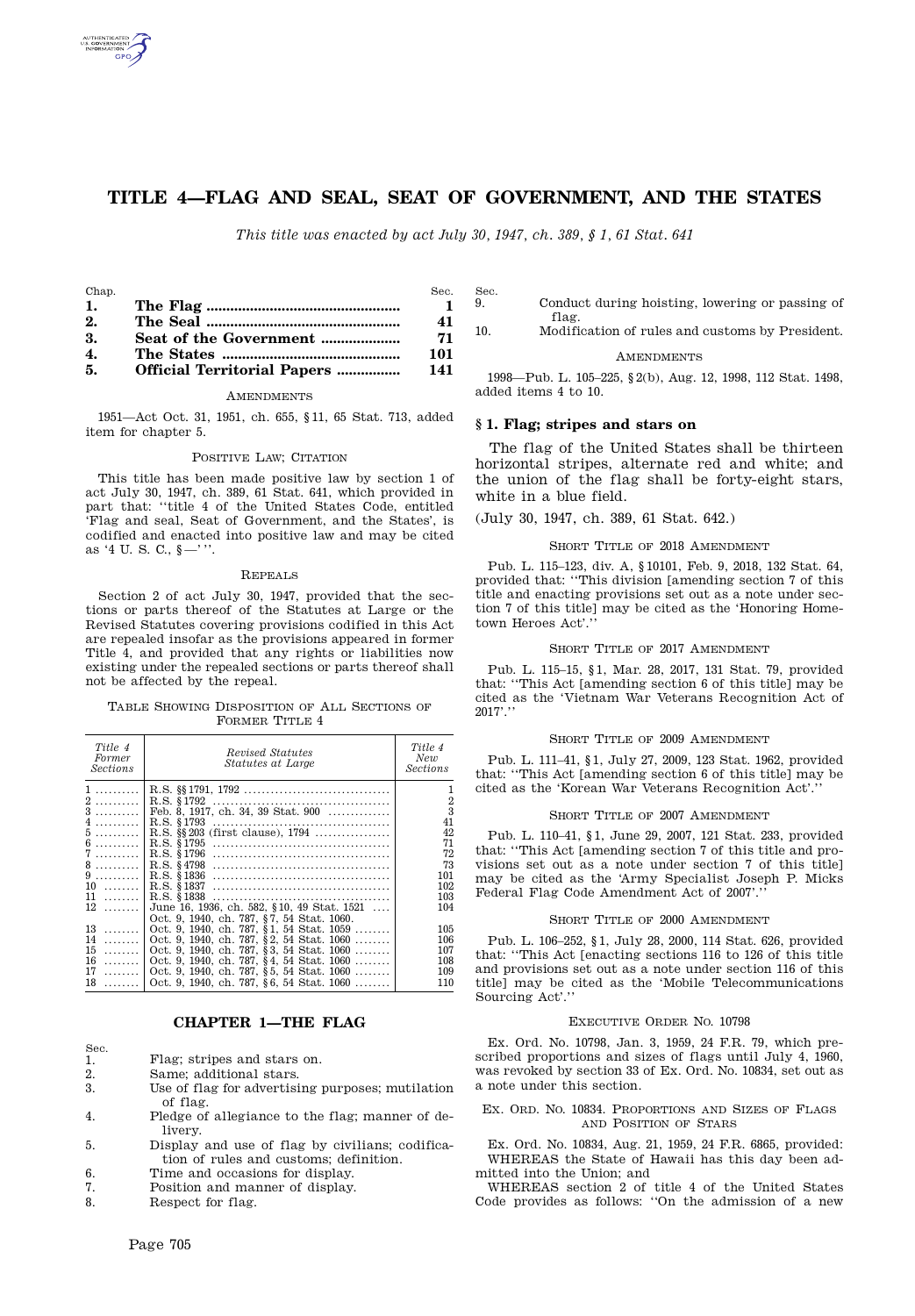State into the Union one star shall be added to the union of the flag; and such addition shall take effect on the fourth day of July then next succeeding such admis sion."; and

WHEREAS the Federal Property and Administrative Services Act of 1949 (63 Stat. 377), as amended [see chap ters 1 to 11 of Title 40, Public Buildings, Property, and Works, and division C (except sections 3302, 3307(e), 3501(b), 3509, 3906, 4710, and 4711) of subtitle I of Title 41, Public Contracts] authorizes the President to prescribe policies and directives governing the procurement and utilization of property by executive agencies; and

WHEREAS the interests of the Government require that orderly and reasonable provision be made for various matters pertaining to the flag and that appropriate regulations governing the procurement and utilization of national flags and union jacks by executive agencies be prescribed:

NOW, THEREFORE, by virtue of the authority vested in me as President of the United States and as Com mander in Chief of the armed forces of the United States, and the Federal Property and Administrative Services Act of 1949, as amended [see Short Title of 1949 Act note under section 101 of Title 41, Public Contracts], it is here by ordered as follows:

#### PART I-DESIGN OF THE FLAG

SECTION 1. The flag of the United States shall have thirteen horizontal stripes, alternate red and white, and a union consisting of white stars on a field of blue.

Sec. 2. The positions of the stars in the union of the flag and in the union jack shall be as indicated on the attachment to this order, which is hereby made a part of this order.

Sec. 3. The dimensions of the constituent parts of the flag shall conform to the proportions set forth in the at tachment referred to in section 2 of this order.

Part II—Regulations Governing Executive Agencies

Sec. 21. The following sizes of flags are authorized for executive agencies:

| Size.<br>Hoist<br>(width)<br>Feet<br>(1)<br>(2)<br>(3)<br>(4)<br>(5)<br>(6)<br>(7)<br>(8) |
|-------------------------------------------------------------------------------------------|
|                                                                                           |
| (9)<br>(10)<br>(11)                                                                       |

Sec. 22. Flags manufactured or purchased for the use of executive agencies:

(a) Shall conform to the provisions of Part I of this order, except as may be otherwise authorized pursuant to the provisions of section 24, or except as otherwise au thorized by the provisions of section 21, of this order.

(b) Shall conform to the provisions of section 21 of this order, except as may be otherwise authorized pursuant to the provisions of section 24 of this order.

Sec. 23. The exterior dimensions of each union jack manufactured or purchased for executive agencies shall equal the respective exterior dimensions of the union of a flag of a size authorized by or pursuant to this order. The size of the union jack flown with the national flag shall be the same as the size of the union of that na tional flag.

Sec. 24. (a) The Secretary of Defense in respect of pro curement for the Department of Defense (including mili tary colors) and the Administrator of General Services in respect of procurement for executive agencies other than the Department of Defense may, for cause which the Secretary or the Administrator, as the case may be, deems sufficient, make necessary minor adjustments in one or more of the dimensions or proportionate dimen sions prescribed by this order, or authorize proportions or sizes other than those prescribed by section 3 or sec tion 21 of this order.

(b) So far as practicable, (1) the actions of the Secretary of Defense under the provisions of section 24(a) of this order, as they relate to the various organizational elements of the Department of Defense, shall be coordi nated, and (2) the Secretary and the Administrator shall mutually coordinate their actions under that section.

Sec. 25. Subject to such limited exceptions as the Sec retary of Defense in respect of the Department of Defense, and the Administrator of General Services in re spect of executive agencies other than the Department of Defense, may approve, all national flags and union jacks now in the possession of executive agencies, or hereafter acquired by executive agencies under contracts awarded prior to the date of this order, including those so pos sessed or so acquired by the General Services Adminis tration, for distribution to other agencies, shall be utilized until unserviceable.

#### Part III—General Provisions

*Hoist* **Fly**<br> *(width) (length)* **10798 of January 3, 1959, shall be the official flag of the** Sec. 31. The flag prescribed by Executive Order No. United States until July 4, 1960, and on that date the flag prescribed by Part I of this order shall become the official flag of the United States; but this section shall neither derogate from section 24 or section 25 of this or der nor preclude the procurement, for executive agencies, of flags provided for by or pursuant to this order at any time after the date of this order.

> Sec. 32. As used in this order, the term "executive agencies" means the executive departments and independ ent establishments in the executive branch of the Gov ernment, including wholly-owned Government corporations.

> Sec. 33. Executive Order No. 10798 of January 3, 1959, is hereby revoked.

> > Dwight D. Eisenhower.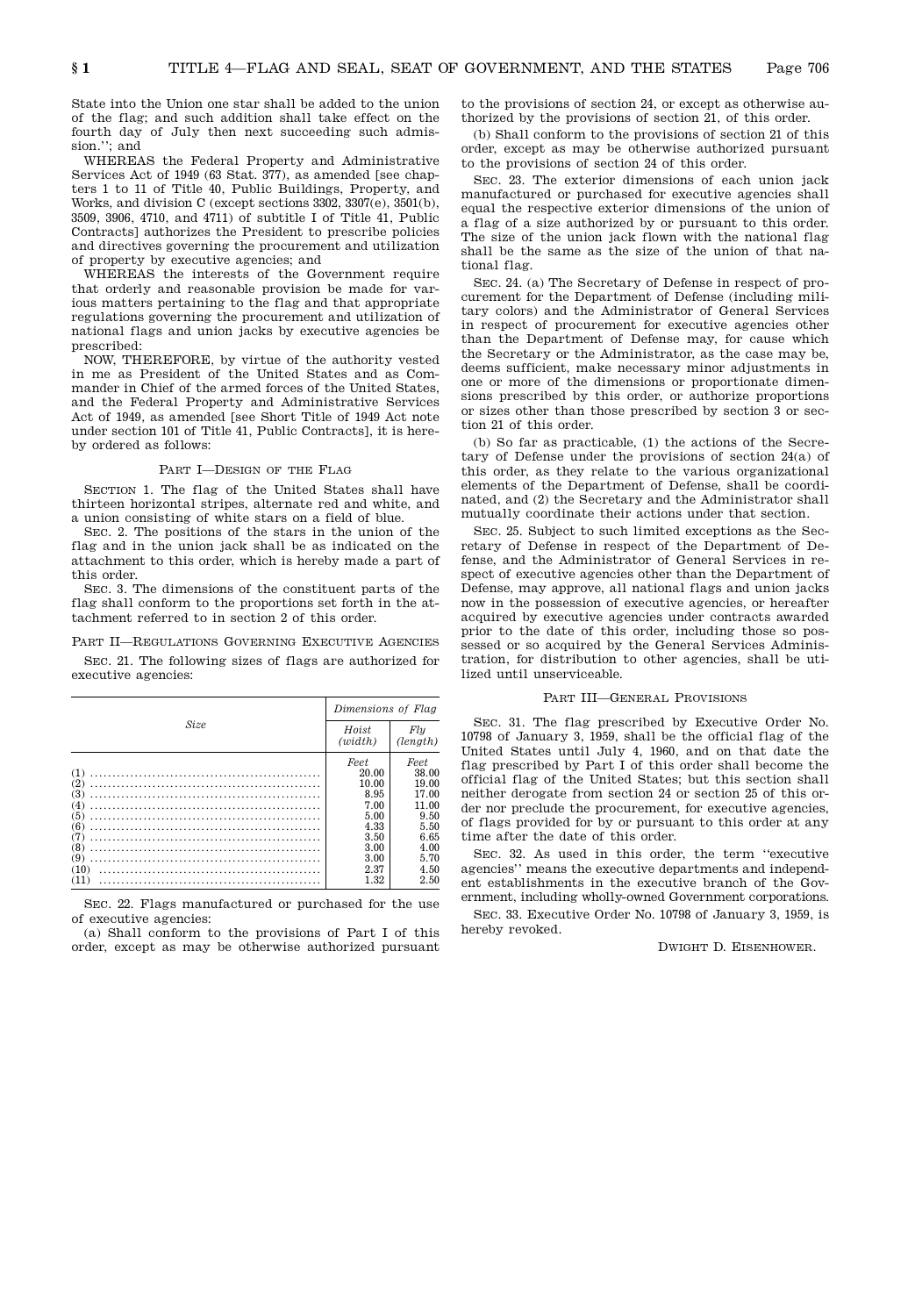

**Standard proportions**

| Hoist<br>(width) of<br>flag 1.0 | Fly<br>(length) of<br>flag $1.9$ | Hoist<br>(width) of<br>Union<br>0.5385<br>$(\frac{7}{13})$ | Flv<br>$(length)$ of<br>Union 0.76 | 0.054 | 0.054 | 0.063 | 0.063 | Diameter<br>of star<br>0.0616 | Width of<br>$\begin{array}{c} \text{stripe} \\ 0.0769 \end{array}$<br>$(\frac{1}{13})$ |
|---------------------------------|----------------------------------|------------------------------------------------------------|------------------------------------|-------|-------|-------|-------|-------------------------------|----------------------------------------------------------------------------------------|
| д                               |                                  |                                                            |                                    | E     |       | G     | н     | Κ                             | ∸                                                                                      |

## **§ 2. Same; additional stars**

On the admission of a new State into the Union one star shall be added to the union of the flag; and such addition shall take effect on the fourth day of July then next succeeding such admission.

(July 30, 1947, ch. 389, 61 Stat. 642.)

## **§ 3. Use of flag for advertising purposes; mutilation of flag**

Any person who, within the District of Colum bia, in any manner, for exhibition or display, shall place or cause to be placed any word, figure, mark, picture, design, drawing, or any advertisement of any nature upon any flag, standard, colors, or en sign of the United States of America; or shall ex pose or cause to be exposed to public view any such flag, standard, colors, or ensign upon which shall have been printed, painted, or otherwise placed, or to which shall be attached, appended, affixed, or annexed any word, figure, mark, picture, de sign, or drawing, or any advertisement of any na ture; or who, within the District of Columbia, shall manufacture, sell, expose for sale, or to public view, or give away or have in possession for sale, or to be given away or for use for any purpose, any article or substance being an article of mer chandise, or a receptacle for merchandise or ar ticle or thing for carrying or transporting mer chandise, upon which shall have been printed, paint ed, attached, or otherwise placed a representation of any such flag, standard, colors, or ensign, to advertise, call attention to, decorate, mark, or distinguish the article or substance on which so placed shall be deemed guilty of a misdemeanor and shall be punished by a fine not exceeding \$100 or by imprisonment for not more than thirty days,

or both, in the discretion of the court. The words "flag, standard, colors, or ensign", as used herein, shall include any flag, standard, colors, en sign, or any picture or representation of either, or of any part or parts of either, made of any sub stance or represented on any substance, of any size evidently purporting to be either of said flag, standard, colors, or ensign of the United States of America or a picture or a representation of either, upon which shall be shown the colors, the stars and the stripes, in any number of either thereof, or of any part or parts of either, by which the av erage person seeing the same without deliberation may believe the same to represent the flag, col ors, standard, or ensign of the United States of America.

(July 30, 1947, ch. 389, 61 Stat. 642; Pub. L. 90–381, § 3, July 5, 1968, 82 Stat. 291.)

## **AMENDMENTS**

1968—Pub. L. 90–381 struck out "; or who, within the District of Columbia, shall publicly mutilate, deface, defile or defy, trample upon, or cast contempt, either by word or act, upon any such flag, standard, colors, or en- sign," after "substance on which so placed".

## **§ 4. Pledge of allegiance to the flag; manner of delivery**

The Pledge of Allegiance to the Flag: "I pledge allegiance to the Flag of the United States of America, and to the Republic for which it stands, one Nation under God, indivisible, with liberty and justice for all.", should be rendered by standing at attention facing the flag with the right hand over the heart. When not in uniform men should remove any non-religious headdress with their right hand and hold it at the left shoulder, the hand be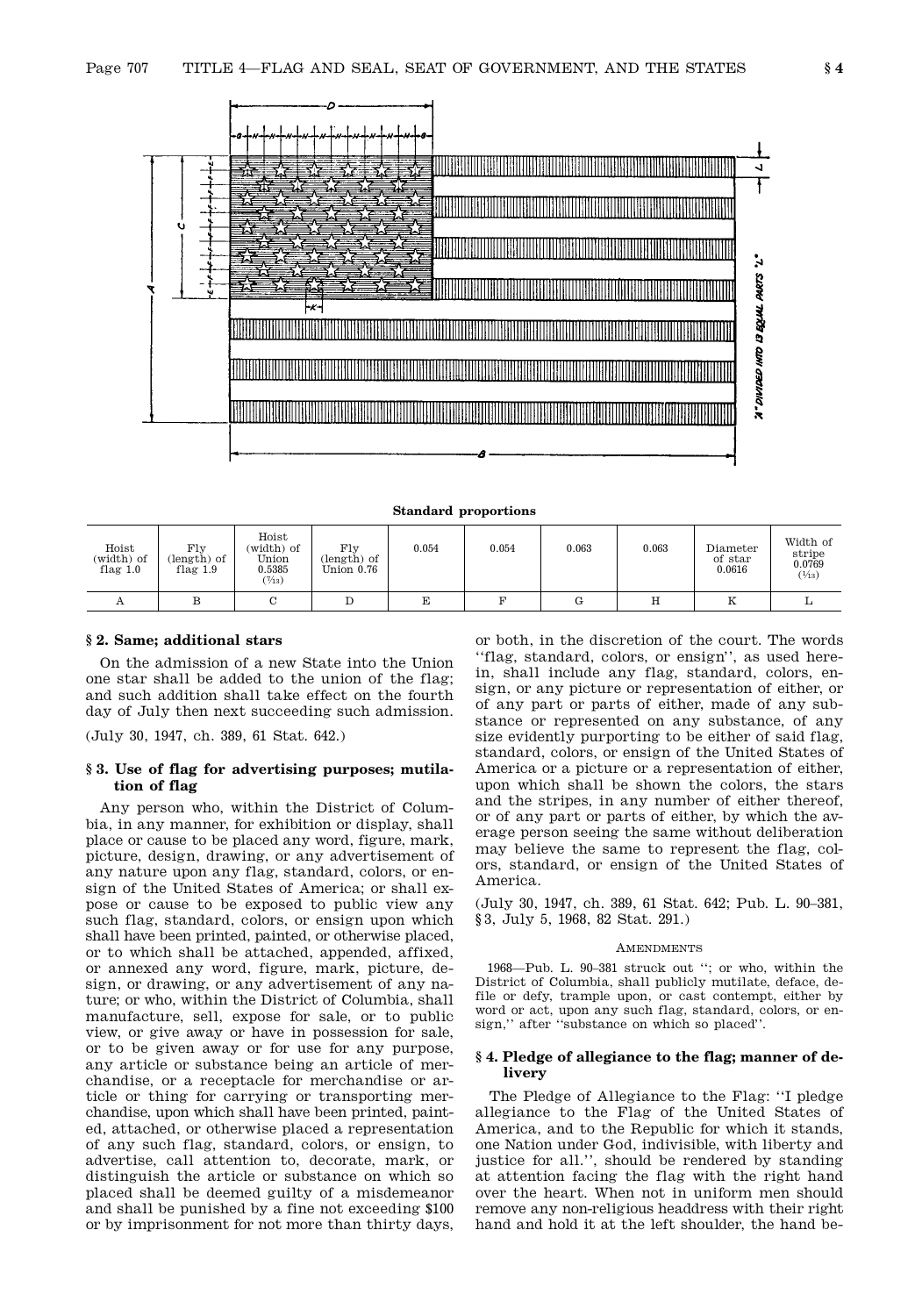ing over the heart. Persons in uniform should re main silent, face the flag, and render the military salute. Members of the Armed Forces not in uniform and veterans may render the military salute in the manner provided for persons in uniform.

(Added Pub. L. 105–225, § 2(a), Aug. 12, 1998, 112 Stat. 1494; amended Pub. L. 107–293, § 2(a), Nov. 13, 2002, 116 Stat. 2060; Pub. L. 113–66, div. A, title V, § 586, Dec. 26, 2013, 127 Stat. 777.)

Historical and Revision Notes

| Revised<br>Section | Source (U.S. Code) | Source (Statutes at Large)                                                                                                                                                                                                           |
|--------------------|--------------------|--------------------------------------------------------------------------------------------------------------------------------------------------------------------------------------------------------------------------------------|
|                    | 36:172.            | June 22, 1942, ch. 435, §7, 56<br>Stat. 380: Dec. 22. 1942. ch.<br>806, §7, 56 Stat, 1077; Dec.<br>28, 1945, ch. 607, 59 Stat. 668:<br>June 14, 1954, ch. 297, 68 Stat.<br>249: July 7, 1976. Pub. L.<br>94–344, (19), 90 Stat, 813. |

#### **CODIFICATION**

Amendment by Pub. L. 107–293 reaffirmed the exact language of the Pledge, see section 2(b) of Pub. L. 107–293, set out as a Reaffirmation of Language note below.

#### **AMENDMENTS**

2013—Pub. L. 113–66 inserted at end "Members of the Armed Forces not in uniform and veterans may render the military salute in the manner provided for persons in uniform."

2002—Pub. L. 107–293 reenacted section catchline with out change and amended text generally. Prior to amend ment, text read as follows: "The Pledge of Allegiance to the Flag, 'I pledge allegiance to the Flag of the United States of America, and to the Republic for which it stands, one Nation under God, indivisible, with liberty and jus tice for all.', should be rendered by standing at attention facing the flag with the right hand over the heart. When not in uniform men should remove their headdress with their right hand and hold it at the left shoulder, the hand being over the heart. Persons in uniform should remain silent, face the flag, and render the military salute."

#### Findings

Pub. L. 107–293, § 1, Nov. 13, 2002, 116 Stat. 2057, provided that: "Congress finds the following:

"(1) On November 11, 1620, prior to embarking for the shores of America, the Pilgrims signed the Mayflower Compact that declared: 'Having undertaken, for the Glo ry of God and the advancement of the Christian Faith and honor of our King and country, a voyage to plant the first colony in the northern parts of Virginia,'.

"(2) On July 4, 1776, America's Founding Fathers, af ter appealing to the 'Laws of Nature, and of Nature's God' to justify their separation from Great Britain, then declared: 'We hold these Truths to be self-evident, that all Men are created equal, that they are endowed by their Creator with certain unalienable Rights, that among these are Life, Liberty, and the Pursuit of Hap piness'.

"(3) In 1781, Thomas Jefferson, the author of the Declaration of Independence and later the Nation's third President, in his work titled 'Notes on the State of Vir ginia' wrote: 'God who gave us life gave us liberty. And can the liberties of a nation be thought secure when we have removed their only firm basis, a conviction in the minds of the people that these liberties are of the Gift of God. That they are not to be violated but with His wrath? Indeed, I tremble for my country when I reflect that God is just; that his justice cannot sleep forever.'

"(4) On May 14, 1787, George Washington, as Presi dent of the Constitutional Convention, rose to admonish and exhort the delegates and declared: 'If to please the people we offer what we ourselves disapprove, how can we afterward defend our work? Let us raise a stand ard to which the wise and the honest can repair; the event is in the hand of God!'

"(5) On July 21, 1789, on the same day that it ap proved the Establishment Clause concerning religion, the First Congress of the United States also passed the Northwest Ordinance, providing for a territorial gov ernment for lands northwest of the Ohio River, which declared: 'Religion, morality, and knowledge, being nec essary to good government and the happiness of man kind, schools and the means of education shall forever be encouraged.'

"(6) On September 25, 1789, the First Congress unani mously approved a resolution calling on President George Washington to proclaim a National Day of Thanksgiving for the people of the United States by declaring, 'a day of public thanksgiving and prayer, to be observed by acknowledging, with grateful hearts, the many sig nal favors of Almighty God, especially by affording them an opportunity peaceably to establish a constitu tion of government for their safety and happiness.'

"(7) On November 19, 1863, President Abraham Lin coln delivered his Gettysburg Address on the site of the battle and declared: 'It is rather for us to be here dedicated to the great task remaining before us—that from these honored dead we take increased devotion to that cause for which they gave the last full measure of devotion—that we here highly resolve that these dead shall not have died in vain—that this Nation, under God, shall have a new birth of freedom—and that Gov ernment of the people, by the people, for the people, shall not perish from the earth.'

"(8) On April 28, 1952, in the decision of the Supreme Court of the United States in Zorach v. Clauson, 343 U.S. 306 (1952), in which school children were allowed to be excused from public schools for religious observances and education, Justice William O. Douglas, in writing for the Court stated: 'The First Amendment, however, does not say that in every and all respects there shall be a separation of Church and State. Rather, it studi ously defines the manner, the specific ways, in which there shall be no concern or union or dependency one on the other. That is the common sense of the matter. Otherwise the State and religion would be aliens to each other—hostile, suspicious, and even unfriendly. Churches could not be required to pay even property taxes. Municipalities would not be permitted to render police or fire protection to religious groups. Policemen who helped parishioners into their places of worship would violate the Constitution. Prayers in our legisla tive halls; the appeals to the Almighty in the mes sages of the Chief Executive; the proclamations making Thanksgiving Day a holiday; "so help me God" in our courtroom oaths—these and all other references to the Almighty that run through our laws, our public rit uals, our ceremonies would be flouting the First Amend ment. A fastidious atheist or agnostic could even object to the supplication with which the Court opens each session: "God save the United States and this Honor able Court." '

"(9) On June 15, 1954, Congress passed and President Eisenhower signed into law a statute that was clearly consistent with the text and intent of the Constitution of the United States, that amended the Pledge of Alle giance to read: 'I pledge allegiance to the Flag of the United States of America and to the Republic for which it stands, one Nation under God, indivisible, with lib erty and justice for all.'

"(10) On July 20, 1956, Congress proclaimed that the national motto of the United States is 'In God We Trust', and that motto is inscribed above the main door of the Senate, behind the Chair of the Speaker of the House of Representatives, and on the currency of the United States.

"(11) On June 17, 1963, in the decision of the Supreme Court of the United States in Abington School District v. Schempp, 374 U.S. 203 (1963), in which compulsory school prayer was held unconstitutional, Justices Gold berg and Harlan, concurring in the decision, stated: 'But untutored devotion to the concept of neutrality can lead to invocation or approval of results which partake not simply of that noninterference and nonin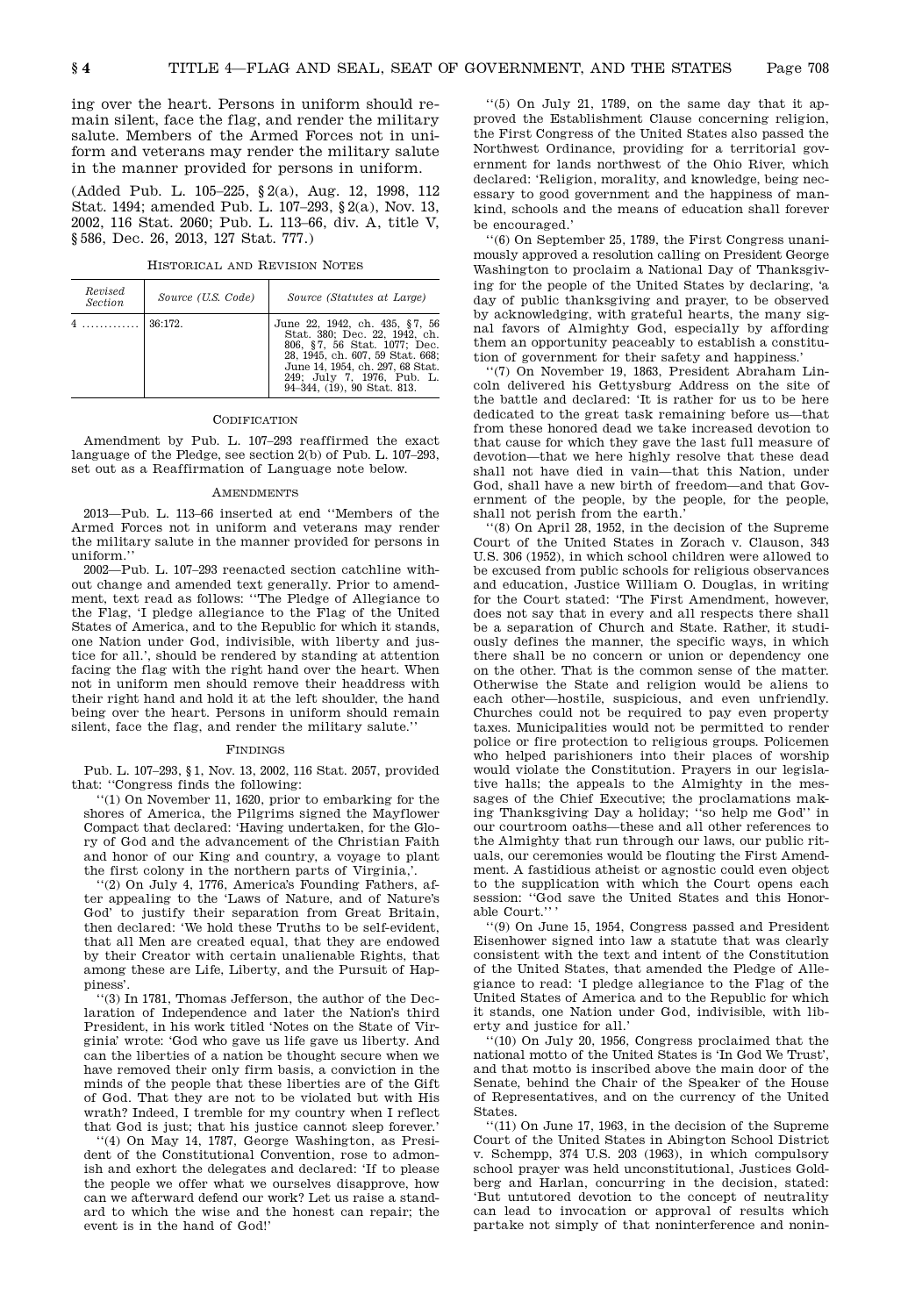volvement with the religious which the Constitution commands, but of a brooding and pervasive devotion to the secular and a passive, or even active, hostility to the religious. Such results are not only not com pelled by the Constitution, but, it seems to me, are prohibited by it. Neither government nor this Court can or should ignore the significance of the fact that a vast portion of our people believe in and worship God and that many of our legal, political, and personal val ues derive historically from religious teachings. Gov ernment must inevitably take cognizance of the exist ence of religion and, indeed, under certain circumstances the First Amendment may require that it do so.'

"(12) On March 5, 1984, in the decision of the Su preme Court of the United States in Lynch v. Donelly, 465 U.S. 668 (1984), in which a city government's display of a nativity scene was held to be constitutional, Chief Justice Burger, writing for the Court, stated: 'There is an unbroken history of official acknowledgment by all three branches of government of the role of religion in American life from at least 1789 . . . [E]xamples of reference to our religious heritage are found in the statutorily prescribed national motto "In God We Trust" (36 U.S.C. 186) [now 36 U.S.C. 302], which Congress and the President mandated for our currency, see (31 U.S.C.  $5112(d)(1)$  (1982 ed.)), and in the language "One Nation under God", as part of the Pledge of Allegiance to the American flag. That pledge is recited by many thou sands of public school children—and adults—every year

. Art galleries supported by public revenues display religious paintings of the 15th and 16th centuries, predominantly inspired by one religious faith. The Na tional Gallery in Washington, maintained with Govern ment support, for example, has long exhibited master pieces with religious messages, notably the Last Sup per, and paintings depicting the Birth of Christ, the Crucifixion, and the Resurrection, among many others with explicit Christian themes and messages. The very chamber in which oral arguments on this case were heard is decorated with a notable and permanent—not seasonal—symbol of religion: Moses with the Ten Com mandments. Congress has long provided chapels in the Capitol for religious worship and meditation.'

 $(13)$  On June 4, 1985, in the decision of the Supreme Court of the United States in Wallace v. Jaffree, 472 U.S. 38 (1985), in which a mandatory moment of silence to be used for meditation or voluntary prayer was held unconstitutional, Justice O'Connor, concurring in the judgment and addressing the contention that the Court's holding would render the Pledge of Allegiance uncon stitutional because Congress amended it in 1954 to add the words 'under God,' stated 'In my view, the words "under God" in the Pledge, as codified at (36 U.S.C. 172) [now 4 U.S.C. 4], serve as an acknowledgment of reli gion with "the legitimate secular purposes of solem nizing public occasions, [and] expressing confidence in the future."

"(14) On November 20, 1992, the United States Court of Appeals for the 7th Circuit, in Sherman v. Commu nity Consolidated School District 21, 980 F.2d 437 (7th Cir. 1992), held that a school district's policy for volun tary recitation of the Pledge of Allegiance including the words 'under God' was constitutional.

"(15) The 9th Circuit Court of Appeals erroneously held, in Newdow v. U.S. Congress (9th Cir. June 26, 2002), that the Pledge of Allegiance's use of the express religious reference 'under God' violates the First Amend ment to the Constitution, and that, therefore, a school district's policy and practice of teacher-led voluntary recitations of the Pledge of Allegiance is unconstitu tional.

"(16) The erroneous rationale of the 9th Circuit Court of Appeals in Newdow would lead to the absurd result that the Constitution's use of the express religious ref erence 'Year of our Lord' in Article VII violates the First Amendment to the Constitution, and that, therefore, a school district's policy and practice of teacherled voluntary recitations of the Constitution itself would be unconstitutional."

#### Reaffirmation of Language

Pub. L. 107–293, § 2(b), Nov. 13, 2002, 116 Stat. 2060, pro vided that: "In codifying this subsection [probably should be "section", meaning section 2 of Pub. L. 107–293, which amended this section], the Office of the Law Revision Counsel shall show in the historical and statutory notes that the 107th Congress reaffirmed the exact language that has appeared in the Pledge for decades."

## **§ 5. Display and use of flag by civilians; codification of rules and customs; definition**

The following codification of existing rules and customs pertaining to the display and use of the flag of the United States of America is established for the use of such civilians or civilian groups or organizations as may not be required to conform with regulations promulgated by one or more executive departments of the Government of the United States. The flag of the United States for the purpose of this chapter shall be defined according to sections 1 and 2 of this title and Ex ecutive Order 10834 issued pursuant thereto.

(Added Pub. L. 105–225, § 2(a), Aug. 12, 1998, 112 Stat. 1494.)

Historical and Revision Notes

| Revised<br><b>Section</b> | Source (U.S. Code) | Source (Statutes at Large)                                                                                                                        |
|---------------------------|--------------------|---------------------------------------------------------------------------------------------------------------------------------------------------|
|                           | 36:173.            | June 22, 1942, ch. 435, §1, 56<br>Stat. 377; Dec. 22, 1942, ch.<br>806, §1, 56 Stat. 1074; July 7,<br>1976. Pub. L. 94-344. (1). 90<br>Stat. 810. |

#### References in Text

Executive Order 10834, referred to in text, is set out as a note under section 1 of this title.

#### Freedom To Display the American Flag

Pub. L. 109–243, July 24, 2006, 120 Stat. 572, provided that:

#### "SECTION 1. SHORT TITLE.

"This Act may be cited as the 'Freedom to Display the American Flag Act of 2005'.

"SEC. 2. DEFINITIONS.

"For purposes of this Act—

"(1) the term 'flag of the United States' has the meaning given the term 'flag, standard, colors, or en sign' under section 3 of title 4, United States Code;

"(2) the terms 'condominium association' and 'coop erative association' have the meanings given such terms under section 604 of Public Law 96–399 (15 U.S.C. 3603);

"(3) the term 'residential real estate management association' has the meaning given such term under section 528 of the Internal Revenue Code of 1986 (26  $U.S.C. 528$ ); and

"(4) the term 'member'—

"(A) as used with respect to a condominium asso ciation, means an owner of a condominium unit (as defined under section 604 of Public Law 96–399 (15 U.S.C. 3603)) within such association;

 $E(B)$  as used with respect to a cooperative association, means a cooperative unit owner (as defined un der section 604 of Public Law 96–399 (15 U.S.C. 3603)) within such association; and

"(C) as used with respect to a residential real es tate management association, means an owner of a residential property within a subdivision, development, or similar area subject to any policy or restriction adopted by such association.

#### "SEC. 3. RIGHT TO DISPLAY THE FLAG OF THE UNITED **STATES**

"A condominium association, cooperative association, or residential real estate management association may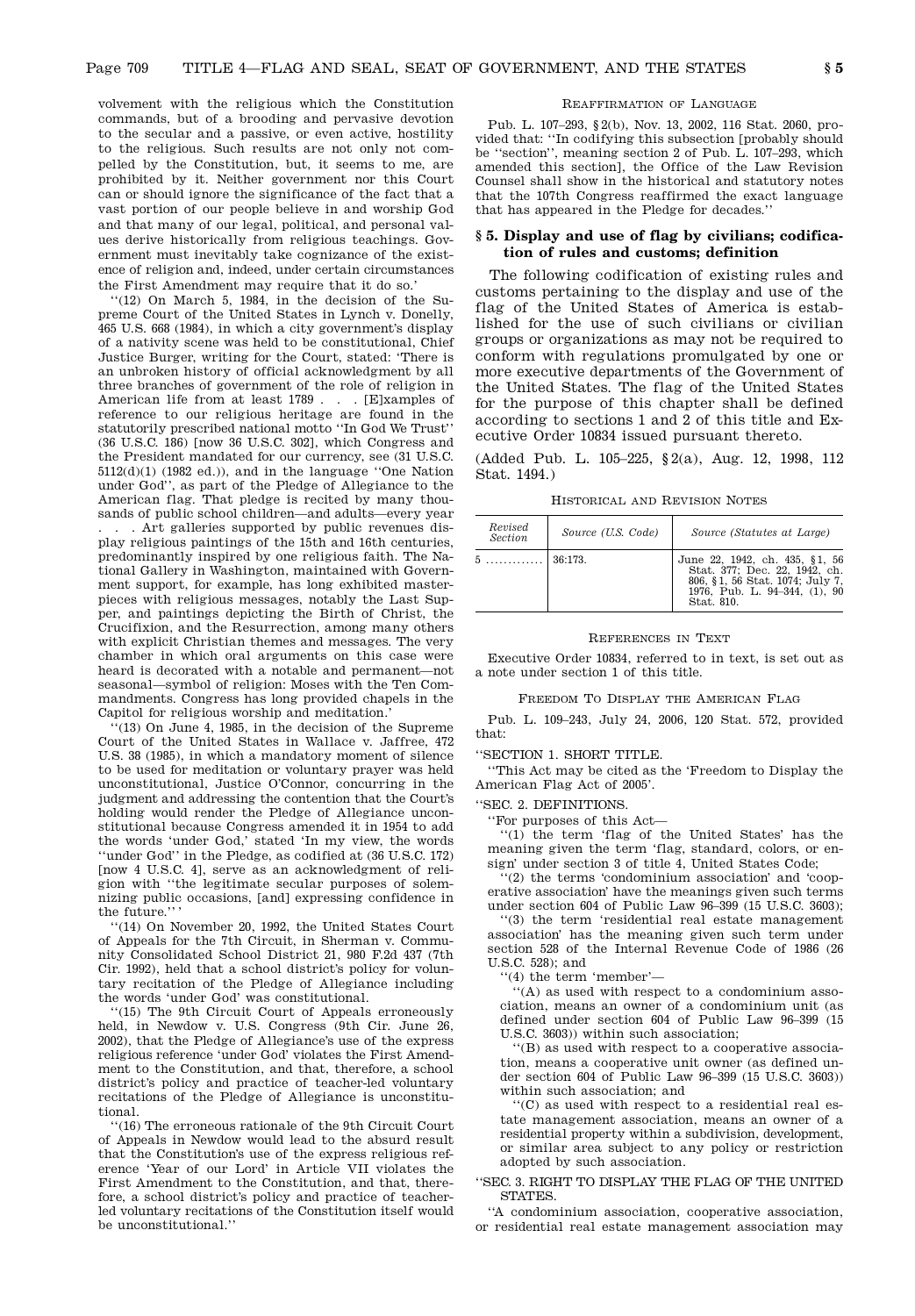not adopt or enforce any policy, or enter into any agree ment, that would restrict or prevent a member of the as sociation from displaying the flag of the United States on residential property within the association with respect to which such member has a separate ownership interest or a right to exclusive possession or use.

## "SEC. 4. LIMITATIONS.

"Nothing in this Act shall be considered to permit any display or use that is inconsistent with—

"(1) any provision of chapter 1 of title 4, United States Code, or any rule or custom pertaining to the proper display or use of the flag of the United States (as es tablished pursuant to such chapter or any otherwise applicable provision of law); or

"(2) any reasonable restriction pertaining to the time, place, or manner of displaying the flag of the United States necessary to protect a substantial interest of  $\frac{1}{4}$ . the condominium association, cooperative association, or residential real estate management association."

#### **§ 6. Time and occasions for display**

(a) It is the universal custom to display the flag only from sunrise to sunset on buildings and on stationary flagstaffs in the open. However, when a patriotic effect is desired, the flag may be dis played 24 hours a day if properly illuminated during the hours of darkness.

(b) The flag should be hoisted briskly and low ered ceremoniously.

(c) The flag should not be displayed on days when the weather is inclement, except when an all weather flag is displayed.

(d) The flag should be displayed on all days, es pecially on New Year's Day, January 1; Inaugura tion Day, January 20; Martin Luther King Jr.'s birthday, third Monday in January; Lincoln's Birth day, February 12; Washington's Birthday, third Mon day in February; National Vietnam War Veterans Day, March 29; Easter Sunday (variable); Moth er's Day, second Sunday in May; Armed Forces Day, third Saturday in May; Memorial Day (half staff until noon), the last Monday in May; Flag Day, June 14; Father's Day, third Sunday in June; Independence Day, July 4; National Korean War Veterans Armistice Day, July 27; Labor Day, first Monday in September; Constitution Day, Septem ber 17; Columbus Day, second Monday in October; Navy Day, October 27; Veterans Day, November 11; Thanksgiving Day, fourth Thursday in November; Christmas Day, December 25; and such other days as may be proclaimed by the President of the United States; the birthdays of States (date of admission); and on State holidays.

(e) The flag should be displayed daily on or near the main administration building of every public institution.

(f) The flag should be displayed in or near every polling place on election days.

(g) The flag should be displayed during school days in or near every schoolhouse.

(Added Pub. L. 105–225, § 2(a), Aug. 12, 1998, 112 Stat. 1494; amended Pub. L. 106–80, § 1, Oct. 25, 1999, 113 Stat. 1285; Pub. L. 110–239, § 1, June 3, 2008, 122 Stat. 1559; Pub. L. 111–41, § 2, July 27, 2009, 123 Stat. 1962; Pub. L. 115–15, § 2, Mar. 28, 2017, 131 Stat. 79.)

| Revised<br>Section | Source (U.S. Code) | Source (Statutes at Large)                                                                                                                            |
|--------------------|--------------------|-------------------------------------------------------------------------------------------------------------------------------------------------------|
|                    | 36.174             | June 22, 1942, ch. 435, §2, 56<br>Stat. 378; Dec. 22, 1942, ch.<br>806, §2, 56 Stat. 1074; July 7,<br>1976. Pub. L. 94-344. (2)-(5).<br>90 Stat. 810. |

In subsection (d), the words "Veterans Day" are sub stituted for "Armistice Day" because of the Act of June 1, 1954 (ch. 250, 68 Stat. 168).

#### **AMENDMENTS**

2017—Subsec. (d). Pub. L. 115–15 inserted "National Viet nam War Veterans Day, March 29;" after "third Monday in February;".

2009—Subsec. (d). Pub. L. 111–41 inserted "National Ko rean War Veterans Armistice Day, July 27;" after "July

4;".2008—Subsec. (d). Pub. L. 110–239 inserted "Father's Day, third Sunday in June;" after "Flag Day, June 14;"

1999—Subsec. (d). Pub. L. 106–80 inserted "Martin Lu ther King Jr.'s birthday, third Monday in January;" after "January 20;".

#### **§ 7. Position and manner of display**

The flag, when carried in a procession with an other flag or flags, should be either on the marching right; that is, the flag's own right, or, if there is a line of other flags, in front of the center of that line.

(a) The flag should not be displayed on a float in a parade except from a staff, or as provided in subsection (i) of this section.

(b) The flag should not be draped over the hood, top, sides, or back of a vehicle or of a railroad train or a boat. When the flag is displayed on a motorcar, the staff shall be fixed firmly to the chassis or clamped to the right fender.

(c) No other flag or pennant should be placed above or, if on the same level, to the right of the flag of the United States of America, except during church services conducted by naval chaplains at sea, when the church pennant may be flown above the flag during church services for the per sonnel of the Navy. No person shall display the flag of the United Nations or any other national or international flag equal, above, or in a position of superior prominence or honor to, or in place of, the flag of the United States at any place within the United States or any Territory or possession thereof: *Provided*, That nothing in this section shall make unlawful the continuance of the practice heretofore followed of displaying the flag of the United Nations in a position of superior promi nence or honor, and other national flags in posi tions of equal prominence or honor, with that of the flag of the United States at the headquarters of the United Nations.

(d) The flag of the United States of America, when it is displayed with another flag against a wall from crossed staffs, should be on the right, the flag's own right, and its staff should be in front of the staff of the other flag.

(e) The flag of the United States of America should be at the center and at the highest point of the group when a number of flags of States or lo calities or pennants of societies are grouped and displayed from staffs.

(f) When flags of States, cities, or localities, or pennants of societies are flown on the same hal yard with the flag of the United States, the latter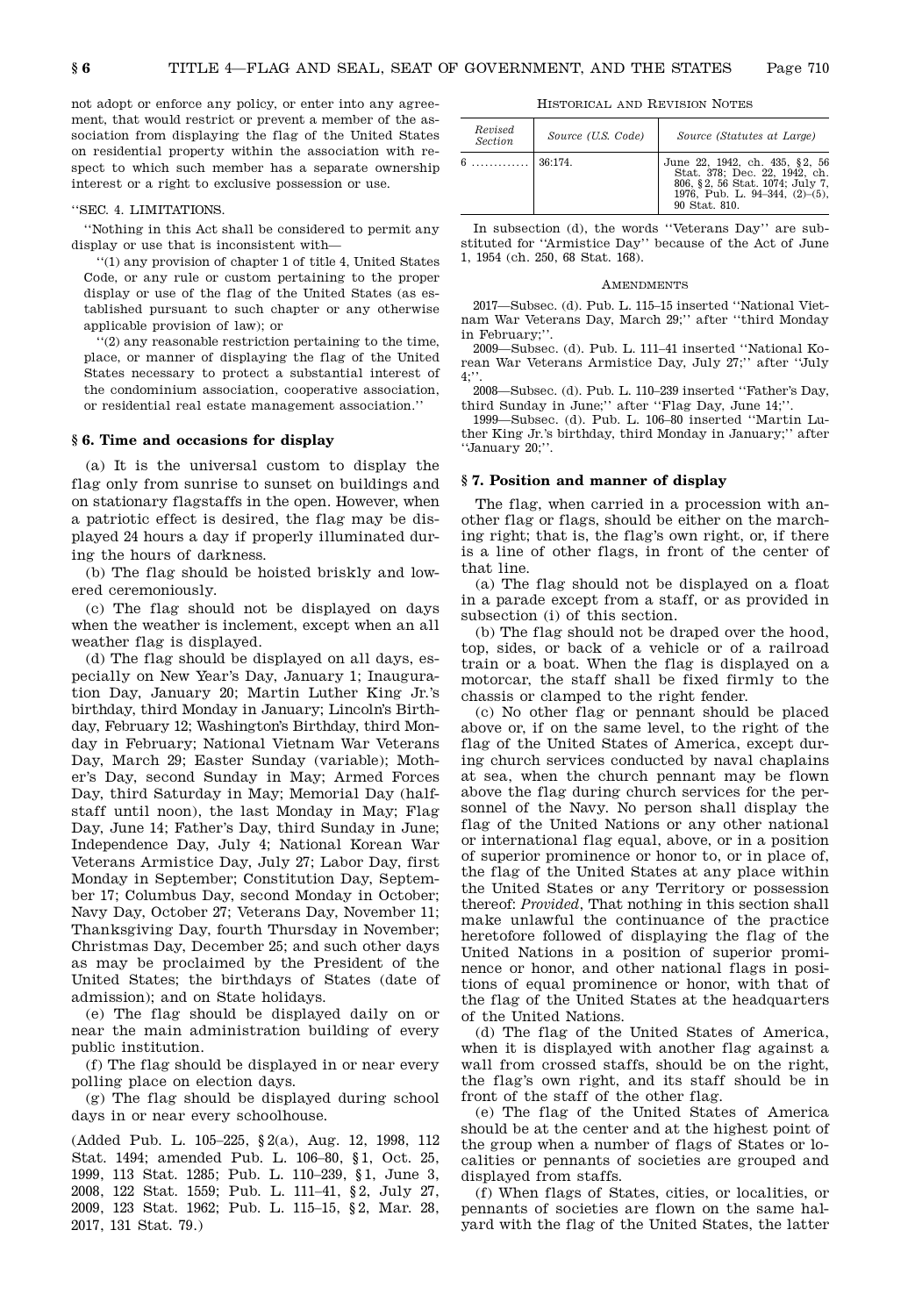should always be at the peak. When the flags are flown from adjacent staffs, the flag of the United States should be hoisted first and lowered last. No such flag or pennant may be placed above the flag of the United States or to the United States flag's right.

(g) When flags of two or more nations are dis played, they are to be flown from separate staffs of the same height. The flags should be of ap proximately equal size. International usage for bids the display of the flag of one nation above that of another nation in time of peace.

(h) When the flag of the United States is dis played from a staff projecting horizontally or at an angle from the window sill, balcony, or front of a building, the union of the flag should be placed at the peak of the staff unless the flag is at half staff. When the flag is suspended over a sidewalk from a rope extending from a house to a pole at the edge of the sidewalk, the flag should be hoist ed out, union first, from the building.

(i) When displayed either horizontally or verti cally against a wall, the union should be upper most and to the flag's own right, that is, to the observer's left. When displayed in a window, the flag should be displayed in the same way, with the union or blue field to the left of the observer in the street.

(j) When the flag is displayed over the middle of the street, it should be suspended vertically with the union to the north in an east and west street or to the east in a north and south street.

(k) When used on a speaker's platform, the flag, if displayed flat, should be displayed above and behind the speaker. When displayed from a staff in a church or public auditorium, the flag of the United States of America should hold the position of superior prominence, in advance of the audi ence, and in the position of honor at the clergy man's or speaker's right as he faces the audience. Any other flag so displayed should be placed on the left of the clergyman or speaker or to the right of the audience.

(*l*) The flag should form a distinctive feature of the ceremony of unveiling a statue or monument, but it should never be used as the covering for the statue or monument.

(m) The flag, when flown at half-staff, should be first hoisted to the peak for an instant and then lowered to the half-staff position. The flag should be again raised to the peak before it is lowered for the day. On Memorial Day the flag should be displayed at half-staff until noon only, then raised to the top of the staff. By order of the President, the flag shall be flown at half-staff upon the death of principal figures of the United States Govern ment and the Governor of a State, territory, or possession, as a mark of respect to their memory. In the event of the death of other officials or for eign dignitaries, the flag is to be displayed at half-staff according to Presidential instructions or orders, or in accordance with recognized cus toms or practices not inconsistent with law. In the event of the death of a present or former offi cial of the government of any State, territory, or possession of the United States, the death of a member of the Armed Forces from any State, ter ritory, or possession who dies while serving on ac tive duty, or the death of a first responder working in any State, territory, or possession who dies while serving in the line of duty, the Governor of

that State, territory, or possession may proclaim that the National flag shall be flown at half-staff, and the same authority is provided to the Mayor of the District of Columbia with respect to present or former officials of the District of Columbia, members of the Armed Forces from the District of Columbia, and first responders working in the District of Columbia. When the Governor of a State, territory, or possession, or the Mayor of the Dis trict of Columbia, issues a proclamation under the preceding sentence that the National flag be flown at half-staff in that State, territory, or pos session or in the District of Columbia because of the death of a member of the Armed Forces, the National flag flown at any Federal installation or facility in the area covered by that proclamation shall be flown at half-staff consistent with that proclamation. The flag shall be flown at half-staff 30 days from the death of the President or a former President; 10 days from the day of death of the Vice President, the Chief Justice or a retired Chief Justice of the United States, or the Speaker of the House of Representatives; from the day of death until interment of an Associate Justice of the Su preme Court, a Secretary of an executive or mili tary department, a former Vice President, or the Governor of a State, territory, or possession; and on the day of death and the following day for a Member of Congress. The flag shall be flown at half-staff on Peace Officers Memorial Day, unless that day is also Armed Forces Day. As used in this subsection—

(1) the term "half-staff" means the position of the flag when it is one-half the distance between the top and bottom of the staff;

(2) the term "executive or military depart ment" means any agency listed under sections 101 and 102 of title 5;

(3) the term "Member of Congress" means a Senator, a Representative, a Delegate, or the Resident Commissioner from Puerto Rico; and

(4) the term "first responder" means a "public safety officer" as defined in section 1204 of title I of the Omnibus Crime Control and Safe Streets Act of 1968 (34 U.S.C. 10284).

(n) When the flag is used to cover a casket, it should be so placed that the union is at the head and over the left shoulder. The flag should not be lowered into the grave or allowed to touch the ground.

(*o*) When the flag is suspended across a corridor or lobby in a building with only one main en trance, it should be suspended vertically with the union of the flag to the observer's left upon en tering. If the building has more than one main entrance, the flag should be suspended vertically near the center of the corridor or lobby with the union to the north, when entrances are to the east and west or to the east when entrances are to the north and south. If there are entrances in more than two directions, the union should be to the east.

(Added Pub. L. 105–225, § 2(a), Aug. 12, 1998, 112 Stat. 1495; amended Pub. L. 110–41, § 3, June 29, 2007, 121 Stat. 233; Pub. L. 115–123, div. A, § 10102(a), (b), Feb. 9, 2018, 132 Stat. 64.)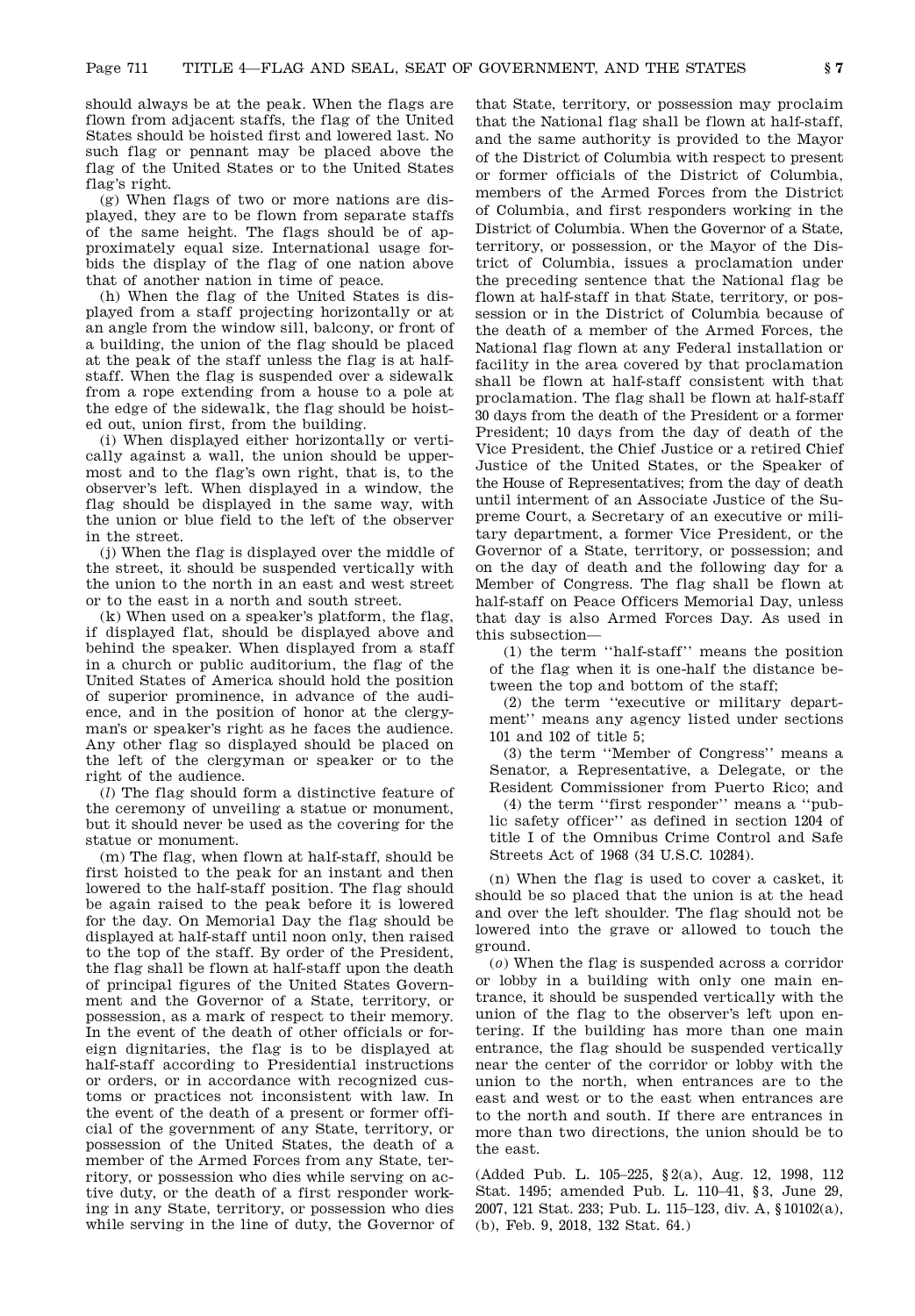| Revised<br><b>Section</b> | Source (U.S. Code) | Source (Statutes at Large)                                                                                                                                                                                                                                                             |
|---------------------------|--------------------|----------------------------------------------------------------------------------------------------------------------------------------------------------------------------------------------------------------------------------------------------------------------------------------|
|                           | 36:175.            | June 22, 1942, ch. 435, §3, 56<br>Stat. 378: Dec. 22. 1942. ch.<br>806, §3, 56 Stat, 1075; July 9,<br>1953. ch. 183. 67 Stat. 142: July<br>7, 1976, Pub. L. 94-344, $(6)$ – $(11)$ .<br>90 Stat. 811: Sept. 13. 1994.<br>Pub. L. 103–322. title XXXII.<br>§ 320922(b), 108 Stat. 2131. |

Historical and Revision Notes

#### **AMENDMENTS**

2018—Subsec. (m). Pub. L. 115–123, § 10102(a), in sixth sentence of introductory provisions, substituted "posses sion of the United States," for "possession of the United States or" and "former officials of the District of Columbia," for "former officials of the District of Columbia and" and inserted "or the death of a first responder working in any State, territory, or possession who dies while serving in the line of duty," after "while serving on ac tive duty," and ", and first responders working in the District of Columbia" before the period.

Subsec. (m)(2). Pub. L. 115–123, § 10102(b)(1), substituted a semicolon for ", United States Code; and".

Subsec. (m)(4). Pub. L. 115–123, § 10102(b)(2), (3), added par. (4).

2007—Subsec. (m). Pub. L. 110–41, in sixth sentence, in serted "or the death of a member of the Armed Forces from any State, territory, or possession who dies while serving on active duty" after "present or former official of the government of any State, territory, or possession of the United States" and substituted ", and the same authority is provided to the Mayor of the District of Columbia with respect to present or former officials of the District of Columbia and members of the Armed Forces from the District of Columbia. When the Governor of a State, territory, or possession, or the Mayor of the Dis trict of Columbia, issues a proclamation under the preceding sentence that the National flag be flown at half staff in that State, territory, or possession or in the Dis trict of Columbia because of the death of a member of the Armed Forces, the National flag flown at any Fed eral installation or facility in the area covered by that proclamation shall be flown at half-staff consistent with that proclamation." for period at end.

## Effective Date of 2018 Amendment

Pub. L. 115–123, div. A, § 10102(c), Feb. 9, 2018, 132 Stat. 64, provided that: "The amendments made by this sec tion [amending this section] shall apply with respect to deaths of first responders occurring on or after the date of the enactment of this Act [Feb. 9, 2018]."

#### **FINDING**

Pub. L. 110–41, § 2, June 29, 2007, 121 Stat. 233, provided that: "Congress finds that members of the Armed Forces of the United States defend the freedom and security of the United States."

PROC. NO. 3044. DISPLAY OF FLAG AT HALF-STAFF UPON DEATH OF CERTAIN OFFICIALS AND FORMER OFFICIALS

Proc. No. 3044, Mar. 1, 1954, 19 F.R. 1235, as amended by Proc. No. 3948, Dec. 12, 1969, 34 F.R. 19699, provided:

WHEREAS it is appropriate that the flag of the United States of America be flown at half-staff on Federal buildings, grounds, and facilities upon the death of principal officials and former officials of the Government of the United States and the Governors of the States, Territo ries, and possessions of the United States as a mark of respect to their memory; and

WHEREAS it is desirable that rules be prescribed for the uniform observance of this mark of respect by all executive departments and agencies of the Government, and as a guide to the people of the Nation generally on such occasions:

NOW, THEREFORE, I, DWIGHT D. EISENHOWER, Presi dent of the United States of America and Commander in Chief of the armed forces of the United States, do hereby prescribe and proclaim the following rules with respect to the display of the flag of the United States of America at half-staff upon the death of the officials herein after designated:

1953, ch. 183, 67 Stat. 142; July staff on all buildings, grounds, and naval vessels of the 1. The flag of the United States shall be flown at half- Federal Government in the District of Columbia and throughout the United States and its Territories and pos sessions for the period indicated upon the death of any of the following-designated officials or former officials of the United States:

> (a) The President or a former President: for thirty days from the day of death.

> The flag shall also be flown at half-staff for such pe riod at all United States embassies, legations, and other facilities abroad, including all military facilities and na val vessels and stations.

> (b) The Vice President, the Chief Justice or a retired Chief Justice of the United States, or the Speaker of the House of Representatives: for ten days from the day of death.

> (c) An Associate Justice of the Supreme Court, a mem ber of the Cabinet, a former Vice President, the Presi dent pro tempore of the Senate, the Majority Leader of the Senate, the Minority Leader of the Senate, the Majority Leader of the House of Representatives, or the Mi nority Leader of the House of Representatives: from the day of death until interment.

> 2. The flag of the United States shall be flown at half staff on all buildings, grounds, and naval vessels of the Federal Government in the metropolitan area of the Dis trict of Columbia on the day of death and on the following day upon the death of a United States Senator, Rep resentative, Territorial Delegate, or the Resident Com missioner from the Commonwealth of Puerto Rico, and it shall also be flown at half-staff on all buildings, grounds, and naval vessels of the Federal Government in the State, Congressional District, Territory, or Commonwealth of such Senator, Representative, Delegate, or Commissioner, respectively, from the day of death until interment.

> 3. The flag of the United States shall be flown at half staff on all buildings and grounds of the Federal Govern ment in a State, Territory, or possession of the United States upon the death of the Governor of such State, Ter ritory, or possession from the day of death until inter ment.

> 4. In the event of the death of other officials, former officials, or foreign dignitaries, the flag of the United States shall be displayed at half-staff in accordance with such orders or instructions as may be issued by or at the direction of the President, or in accordance with recog nized customs or practices not inconsistent with law.

> 5. The heads of the several departments and agencies of the Government may direct that the flag of the United States be flown at half-staff on buildings, grounds, or na val vessels under their jurisdiction on occasions other than those specified herein which they consider proper, and that suitable military honors be rendered as appro priate.

> IN WITNESS WHEREOF, I have hereunto set my hand and caused the Seal of the United States of America to be affixed.

DONE at the City of Washington this 1st day of March in the year of our Lord nineteen hundred and fif ty-four, and of the Independence of the United States of America the one hundred and seventy eighth.

[seal]

Dwight D. Eisenhower.

# **§ 8. Respect for flag**

No disrespect should be shown to the flag of the United States of America; the flag should not be dipped to any person or thing. Regimental colors, State flags, and organization or institutional flags are to be dipped as a mark of honor.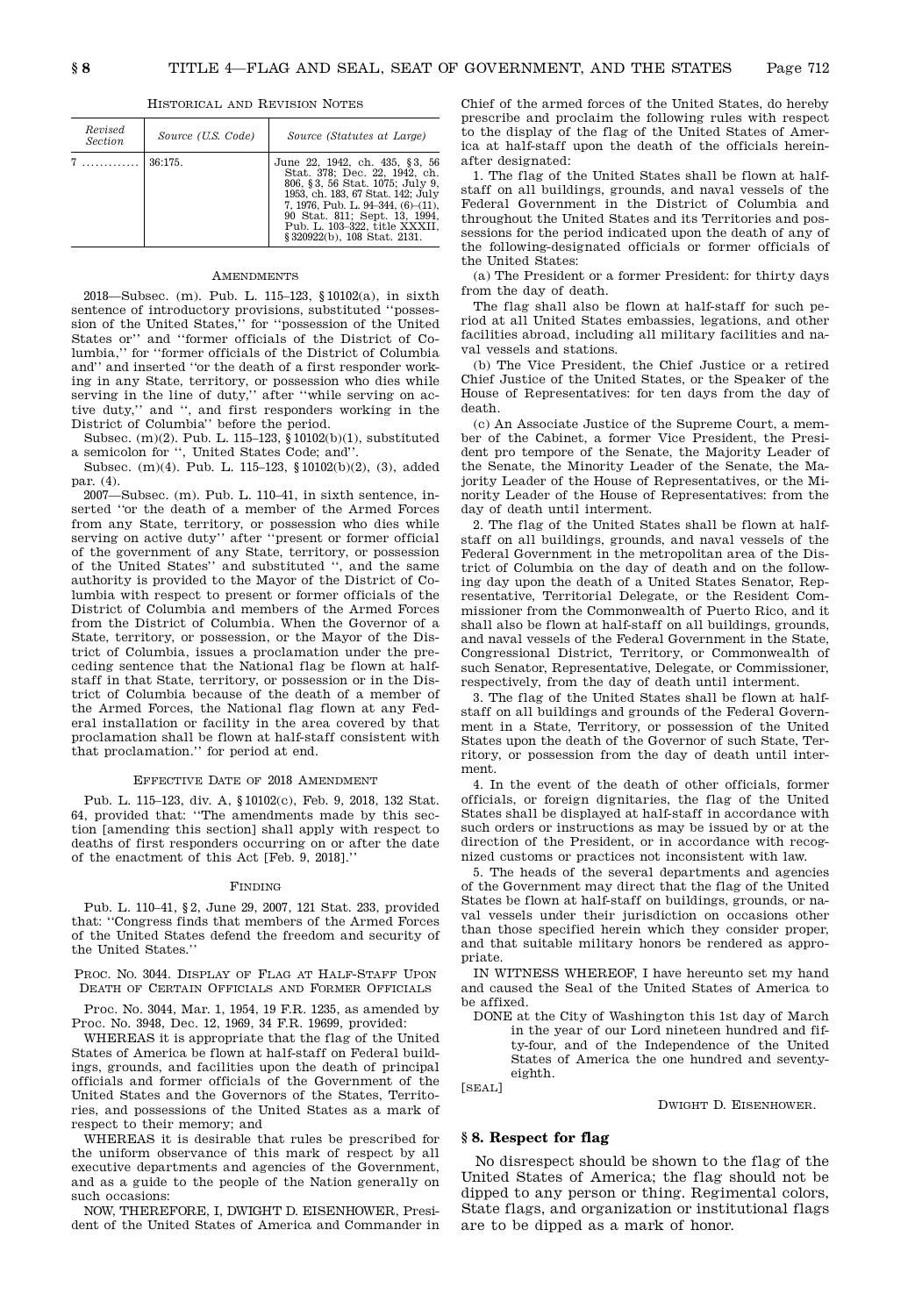(a) The flag should never be displayed with the union down, except as a signal of dire distress in instances of extreme danger to life or property.

(b) The flag should never touch anything be neath it, such as the ground, the floor, water, or merchandise.

(c) The flag should never be carried flat or hori zontally, but always aloft and free.

(d) The flag should never be used as wearing ap parel, bedding, or drapery. It should never be fes tooned, drawn back, nor up, in folds, but always allowed to fall free. Bunting of blue, white, and red, always arranged with the blue above, the white in the middle, and the red below, should be used for covering a speaker's desk, draping the front of the platform, and for decoration in general.

(e) The flag should never be fastened, displayed, used, or stored in such a manner as to permit it to be easily torn, soiled, or damaged in any way.

(f) The flag should never be used as a covering for a ceiling.

(g) The flag should never have placed upon it, nor on any part of it, nor attached to it any mark, insignia, letter, word, figure, design, picture, or drawing of any nature.

(h) The flag should never be used as a recep tacle for receiving, holding, carrying, or delivering anything.

(i) The flag should never be used for advertising purposes in any manner whatsoever. It should not be embroidered on such articles as cushions or handkerchiefs and the like, printed or otherwise impressed on paper napkins or boxes or anything that is designed for temporary use and discard. Advertising signs should not be fastened to a staff or halyard from which the flag is flown.

(j) No part of the flag should ever be used as a costume or athletic uniform. However, a flag patch may be affixed to the uniform of military person nel, firemen, policemen, and members of patriotic organizations. The flag represents a living coun try and is itself considered a living thing. Therefore, the lapel flag pin being a replica, should be worn on the left lapel near the heart.

(k) The flag, when it is in such condition that it is no longer a fitting emblem for display, should be destroyed in a dignified way, preferably by burning.

(Added Pub. L. 105–225, § 2(a), Aug. 12, 1998, 112 Stat. 1497.)

Historical and Revision Notes

| Revised<br>Section | Source (U.S. Code) | Source (Statutes at Large)                                                                                                                              | Re<br>Se |
|--------------------|--------------------|---------------------------------------------------------------------------------------------------------------------------------------------------------|----------|
| 8.                 | 136:176.           | June 22, 1942, ch. 435, §4, 56<br>Stat. 379: Dec. 22. 1942. ch.<br>806, §4, 56 Stat, 1076; July 7.<br>1976. Pub. L. 94-344. (12)-(16).<br>90 Stat. 812. | 10       |

## **§ 9. Conduct during hoisting, lowering or passing of flag**

During the ceremony of hoisting or lowering the flag or when the flag is passing in a parade or in review, all persons present in uniform should render the military salute. Members of the Armed Forces and veterans who are present but not in uniform may render the military salute. All other persons present should face the flag and stand at attention with their right hand over the heart, or if applicable, remove their headdress with their right hand and hold it at the left shoulder, the hand being over the heart. Citizens of other coun tries present should stand at attention. All such conduct toward the flag in a moving column should be rendered at the moment the flag passes.

(Added Pub. L. 105–225, § 2(a), Aug. 12, 1998, 112 Stat. 1498; Pub. L. 110–181, div. A, title V, § 594, Jan. 28, 2008, 122 Stat. 138.)

Historical and Revision Notes

| Revised<br>Section | Source (U.S. Code) | Source (Statutes at Large)                                                                                                                         |
|--------------------|--------------------|----------------------------------------------------------------------------------------------------------------------------------------------------|
|                    | 1.36:177.          | June 22, 1942, ch. 435, §5, 56<br>Stat. 380; Dec. 22, 1942, ch.<br>806, §5, 56 Stat. 1077; July 7,<br>1976. Pub. L. 94-344. (17). 90<br>Stat. 812. |

#### **AMENDMENTS**

2008—Pub. L. 110–181 substituted "all persons present in uniform should render the military salute. Members of the Armed Forces and veterans who are present but not in uniform may render the military salute. All other per sons present should face the flag and stand at attention with their right hand over the heart, or if applicable, re move their headdress with their right hand and hold it at the left shoulder, the hand being over the heart. Citizens of other countries present should stand at attention. All such conduct toward the flag in a moving column should be rendered at the moment the flag passes." for "all per sons present except those in uniform should face the flag and stand at attention with the right hand over the heart. Those present in uniform should render the military salute. When not in uniform, men should remove their head dress with their right hand and hold it at the left shoul der, the hand being over the heart. Aliens should stand at attention. The salute to the flag in a moving column should be rendered at the moment the flag passes."

## **§ 10. Modification of rules and customs by President**

Any rule or custom pertaining to the display of the flag of the United States of America, set forth herein, may be altered, modified, or repealed, or additional rules with respect thereto may be pre scribed, by the Commander in Chief of the Armed Forces of the United States, whenever he deems it to be appropriate or desirable; and any such alter ation or additional rule shall be set forth in a proclamation.

(Added Pub. L. 105–225, § 2(a), Aug. 12, 1998, 112 Stat. 1498.)

Historical and Revision Notes

| Revised<br><b>Section</b> | Source (U.S. Code) | Source (Statutes at Large)                                                                                                                         |
|---------------------------|--------------------|----------------------------------------------------------------------------------------------------------------------------------------------------|
|                           |                    | June 22, 1942, ch. 435, §8, 56<br>Stat. 380; Dec. 22, 1942, ch.<br>806, §8, 56 Stat. 1077; July 7,<br>1976. Pub. L. 94-344. (20). 90<br>Stat. 813. |

#### References in Text

Herein, referred to in text, means sections 4 to 10 of this title.

#### PROC. NO. 2605. THE FLAG OF THE UNITED STATES

Proc. No. 2605, Feb. 18, 1944, 9 F.R. 1957, 58 Stat. 1126, provided:

The flag of the United States of America is universally representative of the principles of the justice, liberty, and democracy enjoyed by the people of the United States; and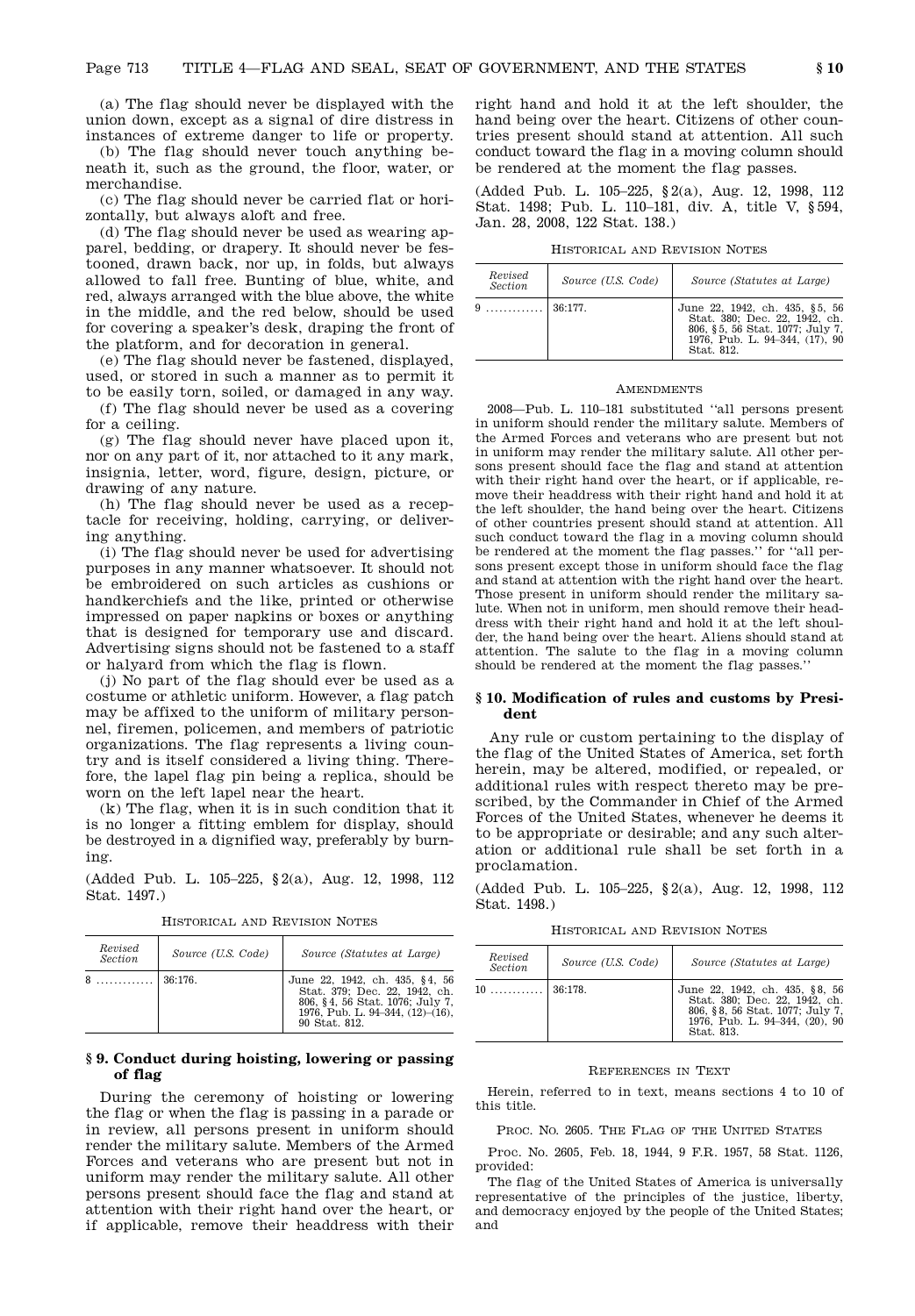People all over the world recognize the flag of the United States as symbolic of the United States; and

The effective prosecution of the war requires a proper understanding by the people of other countries of the material assistance being given by the Government of the United States:

NOW, THEREFORE, by virtue of the power vested in me by the Constitution and laws of the United States, particularly by the Joint Resolution approved June 22, 1942, as amended by the Joint Resolution approved De cember 22, 1942 [now sections 4 to 10 of this title], as President and Commander in Chief, it is hereby proclaimed as follows:

1. The use of the flag of the United States or any rep resentation thereof, if approved by the Foreign Economic Administration, on labels, packages, cartons, cases, or other containers for articles or products of the United States intended for export as lend-lease aid, as relief and rehabilitation aid, or as emergency supplies for the Terri tories and possessions of the United States, or similar purposes, shall be considered a proper use of the flag of the United States and consistent with the honor and respect due to the flag.

2. If any article or product so labelled, packaged or otherwise bearing the flag of the United States or any  $\frac{\text{Sec.}}{}$ representation thereof, as provided for in section 1, should,  $\frac{71}{1}$ , the critical form in section 1, should,  $\frac{72}{1}$ by force of circumstances, be diverted to the ordinary  $\frac{72}{73}$ channels of domestic trade, no person shall be considered as violating the rules and customs pertaining to the dis play of the flag of the United States, as set forth in the Joint Resolution approved June 22, 1942, as amended by the Joint Resolution approved December 22, 1942 (U.S.C., Supp. II, title 36, secs. 171–178) [now sections 4 to 10 of this title] for possessing, transporting, displaying, selling or otherwise transferring any such article or product solely because the label, package, carton, case, or other container bears the flag of the United States or any rep resentation thereof.

# **CHAPTER 2—THE SEAL**

Sec.<br>41. 41. Seal of the United States.<br>42. Same: custody and use of.

Same; custody and use of.

## **§ 41. Seal of the United States**

The seal heretofore used by the United States in Congress assembled is declared to be the seal of the United States.

(July 30, 1947, ch. 389, 61 Stat. 643.)

## **§ 42. Same; custody and use of**

The Secretary of State shall have the custody and charge of such seal. Except as provided by section 2902(a) of title 5, the seal shall not be affixed to any instrument without the special war rant of the President therefor.

(July 30, 1947, ch. 389, 61 Stat. 643; Pub. L. 89–554, § 2(a), Sept. 6, 1966, 80 Stat. 608.)

#### **AMENDMENTS**

1966—Pub. L. 89–554 struck out provisions which required the Secretary of State to make out and record, and to affix the seal to, all civil commissions for officers of the United States appointed by the President. See sec tion 2902(a) of Title 5, Government Organization and Em ployees.

# Ex. Ord. No. 10347. Affixing of Seal Without Special Warrant

Ex. Ord. No. 10347, Apr. 18, 1952, 17 F.R. 3521, as amend ed by Ex. Ord. No. 11354, May 23, 1967, 32 F.R. 7695; Ex. Ord. No. 11517, Mar. 19, 1970, 35 F.R. 4937, provided:

By virtue of the authority vested in me by section 301 of title 3 of the United States Code (section 10, Public Law 248, approved October 31, 1951, 65 Stat. 713), and as President of the United States, I hereby authorize and direct the Secretary of State to affix the Seal of the United States, pursuant to section 42 of title 4 of the United States Code [this section], without any special warrant therefor, other than this order, to each docu ment included within any of the following classes of doc uments when such document has been signed by the Presi dent and, in the case of any such document to which the counter-signature of the Secretary of State is required to be affixed, has been counter-signed by the said Sec retary:

1. Proclamations by the President of treaties, conven tions, protocols, or other international agreements.

2. Instruments of ratification of treaties.

3. Full powers to negotiate treaties and to exchange ratifications.

4. Letters of credence and recall and other communica tions from the President to heads of foreign governments.

5. Exequaturs issued to those foreign consular officers in the United States whose commissions bear the signa ture of the chief of state which they represent.

## **CHAPTER 3—SEAT OF THE GOVERNMENT**

Sec. Permanent seat of Government.

Public offices; at seat of Government.

Same: removal from seat of Government.

## **§ 71. Permanent seat of Government**

All that part of the territory of the United States included within the present limits of the District of Columbia shall be the permanent seat of gov ernment of the United States.

(July 30, 1947, ch. 389, 61 Stat. 643.)

#### **§ 72. Public offices; at seat of Government**

All offices attached to the seat of government shall be exercised in the District of Columbia, and not elsewhere, except as otherwise expressly provided by law.

(July 30, 1947, ch. 389, 61 Stat. 643.)

# **§ 73. Same; removal from seat of Government**

In case of the prevalence of a contagious or epi demic disease at the seat of government, the Presi dent may permit and direct the removal of any or all the public offices to such other place or places as he shall deem most safe and convenient for conducting the public business.

(July 30, 1947, ch. 389, 61 Stat. 643.)

Sec.

## **CHAPTER 4—THE STATES**

| 101. | Oath by members of legislatures and officers.                                                           |  |
|------|---------------------------------------------------------------------------------------------------------|--|
| 102. | Same: by whom administered.                                                                             |  |
| 103. | Assent to purchase of lands for forts.                                                                  |  |
| 104. | Tax on motor fuel sold on military or other res-<br>ervation; reports to State taxing authority.        |  |
| 105. | State, etc., taxation affecting Federal areas:<br>sales or use tax. <sup>1</sup>                        |  |
| 106. | Same; income tax.                                                                                       |  |
| 107. | Same; exception of United States, its instru-<br>mentalities, and authorized purchasers there-<br>from. |  |
| 108. | Same; jurisdiction of United States over Fed-<br>eral areas unaffected.                                 |  |
| 109. | Same: exception of Indians.                                                                             |  |
| 110. | Same: definitions.                                                                                      |  |
| 111. | Same; taxation affecting Federal employees; in-<br>come tax                                             |  |

 $1$  So in original. Does not conform to section catchline.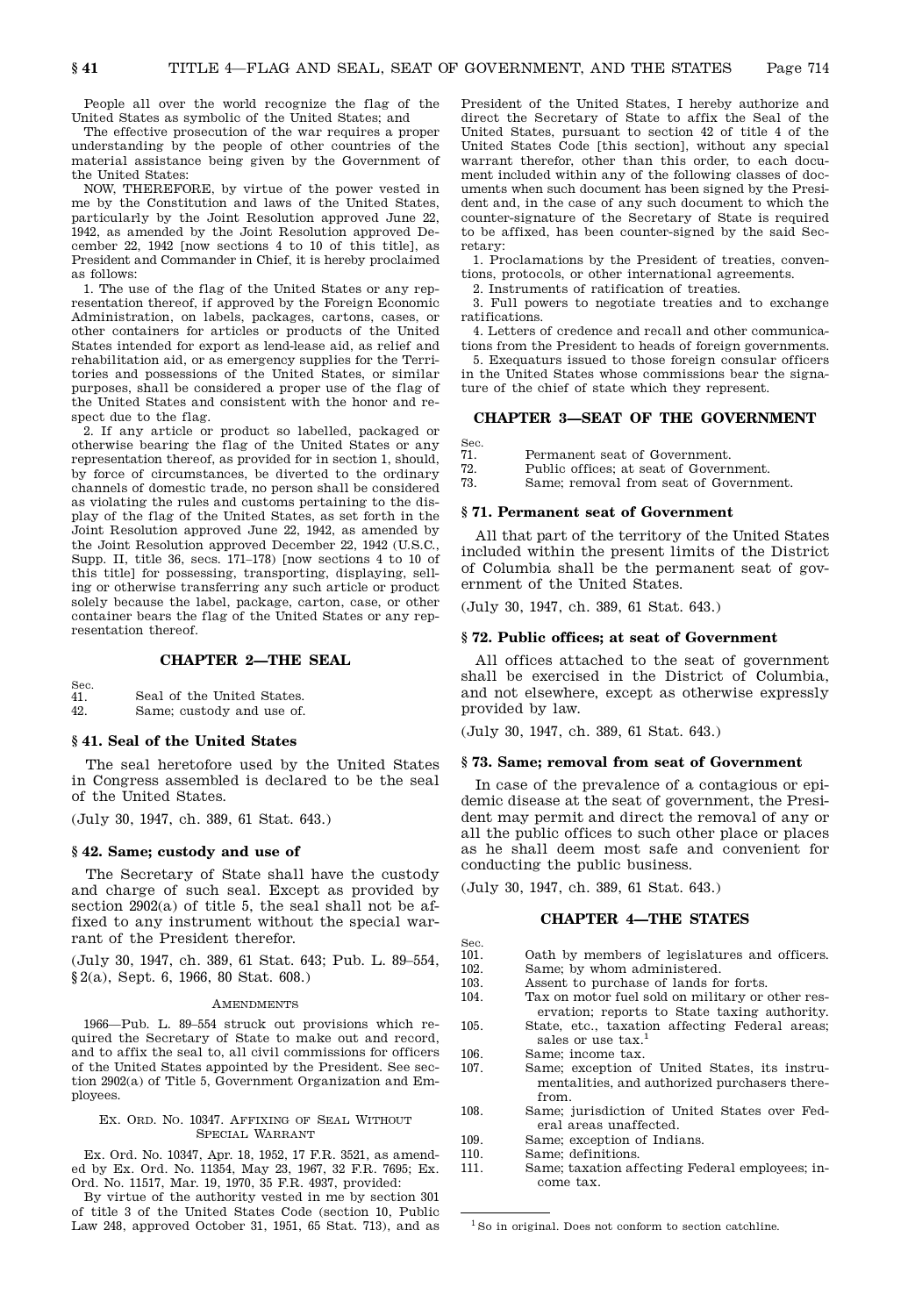- Sec. Compacts between States for cooperation in prevention of crime; consent of Congress.
- 113. Residence of Members of Congress for State in come tax laws.
- 114. Limitation on State income taxation of certain pension income 2
- 115. Limitation on State authority to tax compensa tion paid to individuals performing services at Fort Campbell, Kentucky.
- 116. Rules for determining State and local govern ment treatment of charges related to mobile telecommunications services.
- 117. Sourcing rules.<br>118. Limitations. Limitations.
- 119. Electronic databases for nationwide standard
- numeric jurisdictional codes.
- 120. Procedure if no electronic database provided.<br>121. Correction of erroneous data for place of pri-Correction of erroneous data for place of primary use.
- 122. Determination of place of primary use.
- 123. Scope; special rules.<br>124 Definitions
- Definitions.
- 125. Nonseverability. 126. No inference.

## **AMENDMENTS**

2000—Pub. L. 106–252, § 2(b), July 28, 2000, 114 Stat. 633, added items 116 to 126.

1998—Pub. L. 105–261, div. A, title X, § 1075(a)(2), Oct. 17, 1998, 112 Stat. 2138, added item 115.

1996—Pub. L. 104–95, § 1(b), Jan. 10, 1996, 109 Stat. 980, added item 114.

1977—Pub. L. 95–67, § 1(b), July 19, 1977, 91 Stat. 271, added item 113.

1966—Pub. L. 89–554, § 2(b), Sept. 6, 1966, 80 Stat. 608, added item 111 and redesignated former item 111 as 112. 1949—Act May 24, 1949, ch. 139, § 129(a), 63 Stat. 107, added item 111.

#### Civil and Criminal Jurisdiction over Indians

Amendment of State Constitutions to remove legal im pediment to the assumption of civil and criminal juris diction in accordance with the provisions of section 1162 of Title 18 and section 1360 of Title 28, see act Aug. 15, 1953, ch. 505, § 6, 67 Stat. 590, set out as a note under sec tion 1360 of Title 28, Judiciary and Judicial Procedure.

Consent of United States to other States to assume ju risdiction with respect to criminal offenses or civil causes of action, or with respect to both, as provided for in sec tion 1162 of Title 18 and section 1360 of Title 28, see act Aug. 15, 1953, ch. 505, § 7, 67 Stat. 590, set out as a note under section 1360 of Title 28.

## **§ 101. Oath by members of legislatures and offi cers**

Every member of a State legislature, and every executive and judicial officer of a State, shall, before he proceeds to execute the duties of his office, take an oath in the following form, to wit: "I, A B, do solemnly swear that I will support the Constitution of the United States."

(July 30, 1947, ch. 389, 61 Stat. 643.)

## **§ 102. Same; by whom administered**

Such oath may be administered by any person who, by the law of the State, is authorized to ad minister the oath of office; and the person so ad ministering such oath shall cause a record or cer tificate thereof to be made in the same manner, as by the law of the State, he is directed to record or certify the oath of office.

(July 30, 1947, ch. 389, 61 Stat. 644.)

# **§ 103. Assent to purchase of lands for forts**

The President of the United States is authorized to procure the assent of the legislature of any State, within which any purchase of land has been made for the erection of forts, magazines, arsenals, dockyards, and other needful buildings, without such consent having been obtained.

(July 30, 1947, ch. 389, 61 Stat. 644.)

## **§ 104. Tax on motor fuel sold on military or other reservation <sup>1</sup> reports to State taxing authority**

(a) All taxes levied by any State, Territory, or the District of Columbia upon, with respect to, or measured by, sales, purchases, storage, or use of gasoline or other motor vehicle fuels may be levied, in the same manner and to the same extent, with respect to such fuels when sold by or through post exchanges, ship stores, ship service stores, commissaries, filling stations, licensed traders, and other similar agencies, located on United States military or other reservations, when such fuels are not for the exclusive use of the United States. Such taxes, so levied, shall be paid to the proper taxing authorities of the State, Territory, or the District of Columbia, within whose borders the reservation affected may be located.

(b) The officer in charge of such reservation shall, on or before the fifteenth day of each month, submit a written statement to the proper taxing authorities of the State, Territory, or the District of Columbia within whose borders the reservation is located, showing the amount of such motor fuel with respect to which taxes are payable under subsection (a) for the preceding month.

(c) As used in this section, the term "Terri tory" shall include Guam.

(July 30, 1947, ch. 389, 61 Stat. 644; Aug. 1, 1956, ch. 827, 70 Stat. 799.)

#### **AMENDMENTS**

1956—Subsec. (c) added by act Aug. 1, 1956.

Civil Airports Owned by United States Subject to Sections 104 to 110; Sales or Use Taxes: Fuels for Aircraft or Other Servicing of Aircraft; Landing or Taking Off Charges; Leases

Pub. L. 91–258, title II, § 210, May 21, 1970, 84 Stat. 253, provided that:

"(a) Nothing in this title or in any other law of the United States shall prevent the application of sections 104 through 110 of title 4 of the United States Code to civil airports owned by the United States.

"(b) Subsection (a) shall not apply to—

"(1) sales or use taxes in respect of fuels for aircraft or in respect of other servicing of aircraft, or

"(2) taxes, fees, head charges, or other charges in re spect of the landing or taking off of aircraft or air craft passengers or freight.

"(c) In the case of any lease in effect on September 28, 1969, subsection (a) shall not authorize the levy or collec tion of any tax in respect of any transaction occurring, or any service performed, pursuant to such lease before the expiration of such lease (determined without regard to any renewal or extension of such lease made after September 28, 1969). For purposes of the preceding sen tence, the term 'lease' includes a contract."

 $2$  So in original. Probably should be followed by a period.  $1$  So in original. Probably should be followed by a semicolon.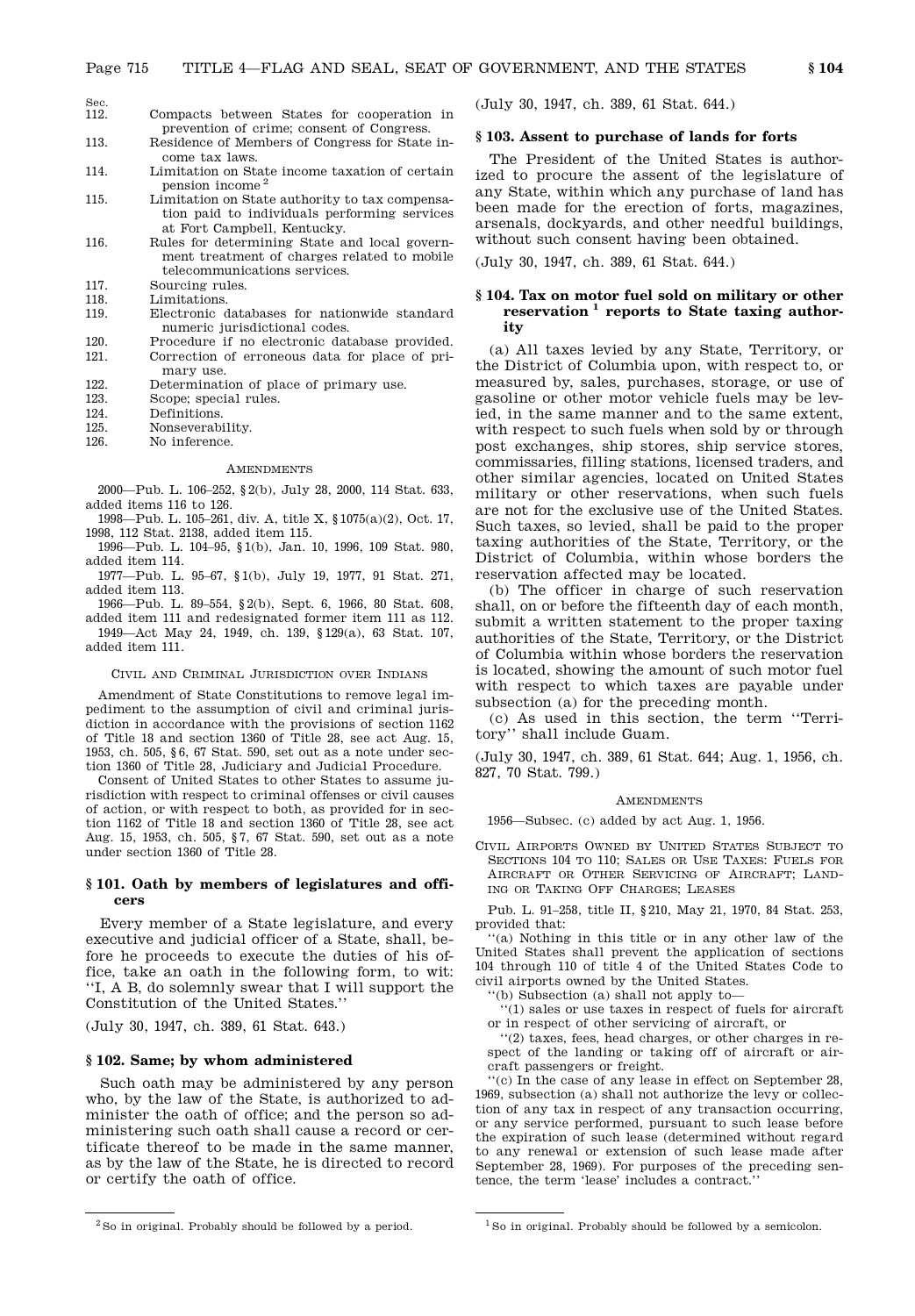## **§ 105. State, and so forth, taxation affecting Federal areas; sales or use tax**

(a) No person shall be relieved from liability for payment of, collection of, or accounting for any sales or use tax levied by any State, or by any duly constituted taxing authority therein, having jurisdiction to levy such a tax, on the ground that the sale or use, with respect to which such tax is levied, occurred in whole or in part within a Federal area; and such State or taxing authority shall have full jurisdiction and power to levy and collect any such tax in any Federal area within such State to the same extent and with the same effect as though such area was not a Fed eral area.

(b) The provisions of subsection (a) shall be ap plicable only with respect to sales or purchases made, receipts from sales received, or storage or use occurring, after December 31, 1940.

(July 30, 1947, ch. 389, 61 Stat. 644.)

Taxation With Respect to Essential Support Ac tivities or Functions of Non-Governmental Per sons in Congressionally-Controlled Locations in District of Columbia

Pub. L. 100–202, § 101(i) [title III, § 307], Dec. 22, 1987, 101 Stat. 1329–290, 1329–309, as amended by Pub. L. 104–186, title II, § 214, Aug. 20, 1996, 110 Stat. 1745, provided that:

"(a) Notwithstanding section 105 of title 4, United States Code, or any other provision of law, no person shall be required to pay, collect, or account for any sales, use, or similar excise tax, or any personal property tax, with respect to an essential support activity or function con ducted by a nongovernmental person in the Capitol, the House Office Buildings, the Senate Office Buildings, the Capitol Grounds, or any other location under the control of the Congress in the District of Columbia.

"(b) As used in this section—

"(1) the term 'essential support activity or function' means a support activity or function so designated by the Committee on House Oversight [now Committee on House Administration] of the House of Representatives or the Committee on Rules and Administration of the Senate, acting jointly or separately, as appropriate;

"(2) the term 'personal property tax' means a tax of a State, a subdivision of a State, or any other authority of a State, that is levied on, levied with respect to, or measured by, the value of personal property;

"(3) the term 'sales, use, or similar excise tax' means a tax of a State, a subdivision of a State, or any other authority of a State, that is levied on, levied with respect to, or measured by, sales, receipts from sales, or purchases, or by storage, possession, or use of personal property; and

"(4) the term 'State' means a State of the United States, the District of Columbia, or a territory or pos session of the United States.

"(c) This section shall apply to any sale, receipt, pur chase, storage, possession, use, or valuation taking place after December 31, 1986."

## **§ 106. Same; income tax**

(a) No person shall be relieved from liability for any income tax levied by any State, or by any duly constituted taxing authority therein, having jurisdiction to levy such a tax, by reason of his residing within a Federal area or receiving in come from transactions occurring or services performed in such area; and such State or taxing au thority shall have full jurisdiction and power to levy and collect such tax in any Federal area within such State to the same extent and with the same effect as though such area was not a Federal area.

(b) The provisions of subsection (a) shall be ap plicable only with respect to income or receipts received after December 31, 1940.

(July 30, 1947, ch. 389, 61 Stat. 644.)

## **§ 107. Same; exception of United States, its instrumentalities, and authorized purchases <sup>1</sup> therefrom**

(a) The provisions of sections 105 and 106 of this title shall not be deemed to authorize the levy or collection of any tax on or from the United States or any instrumentality thereof, or the levy or collection of any tax with respect to sale, purchase, storage, or use of tangible personal property sold by the United States or any instrumentality there of to any authorized purchaser.

(b) A person shall be deemed to be an authorized purchaser under this section only with respect to purchases which he is permitted to make from commissaries, ship's stores, or voluntary unincorporated organizations of personnel of any branch of the Armed Forces of the United States, under regulations promulgated by the departmen tal Secretary having jurisdiction over such branch.

(July 30, 1947, ch. 389, 61 Stat. 645; Sept. 3, 1954, ch. 1263, § 4, 68 Stat. 1227.)

#### **AMENDMENTS**

1954—Subsec. (b). Act Sept. 3, 1954, substituted "per sonnel of any branch of the Armed Forces of the United States" for "Army or Navy personnel".

## **§ 108. Same; jurisdiction of United States over Federal areas unaffected**

The provisions of sections 105–110 of this title shall not for the purposes of any other provision of law be deemed to deprive the United States of exclusive jurisdiction over any Federal area over which it would otherwise have exclusive jurisdic tion or to limit the jurisdiction of the United States over any Federal area.

(July 30, 1947, ch. 389, 61 Stat. 645.)

#### **§ 109. Same; exception of Indians**

Nothing in sections 105 and 106 of this title shall be deemed to authorize the levy or collection of any tax on or from any Indian not otherwise taxed.

(July 30, 1947, ch. 389, 61 Stat. 645.)

## **§ 110. Same; definitions**

As used in sections 105–109 of this title—

(a) The term "person" shall have the meaning assigned to it in section 3797 of title 26.

(b) The term "sales or use tax" means any tax levied on, with respect to, or measured by, sales, receipts from sales, purchases, storage, or use of tangible personal property, except a tax with respect to which the provisions of section 104 of this title are applicable.

(c) The term "income tax" means any tax levied on, with respect to, or measured by, net in come, gross income, or gross receipts.

(d) The term "State" includes any Territory or possession of the United States.

(e) The term "Federal area" means any lands or premises held or acquired by or for the use of

<sup>&</sup>lt;sup>1</sup> So in original. Probably should be "purchasers".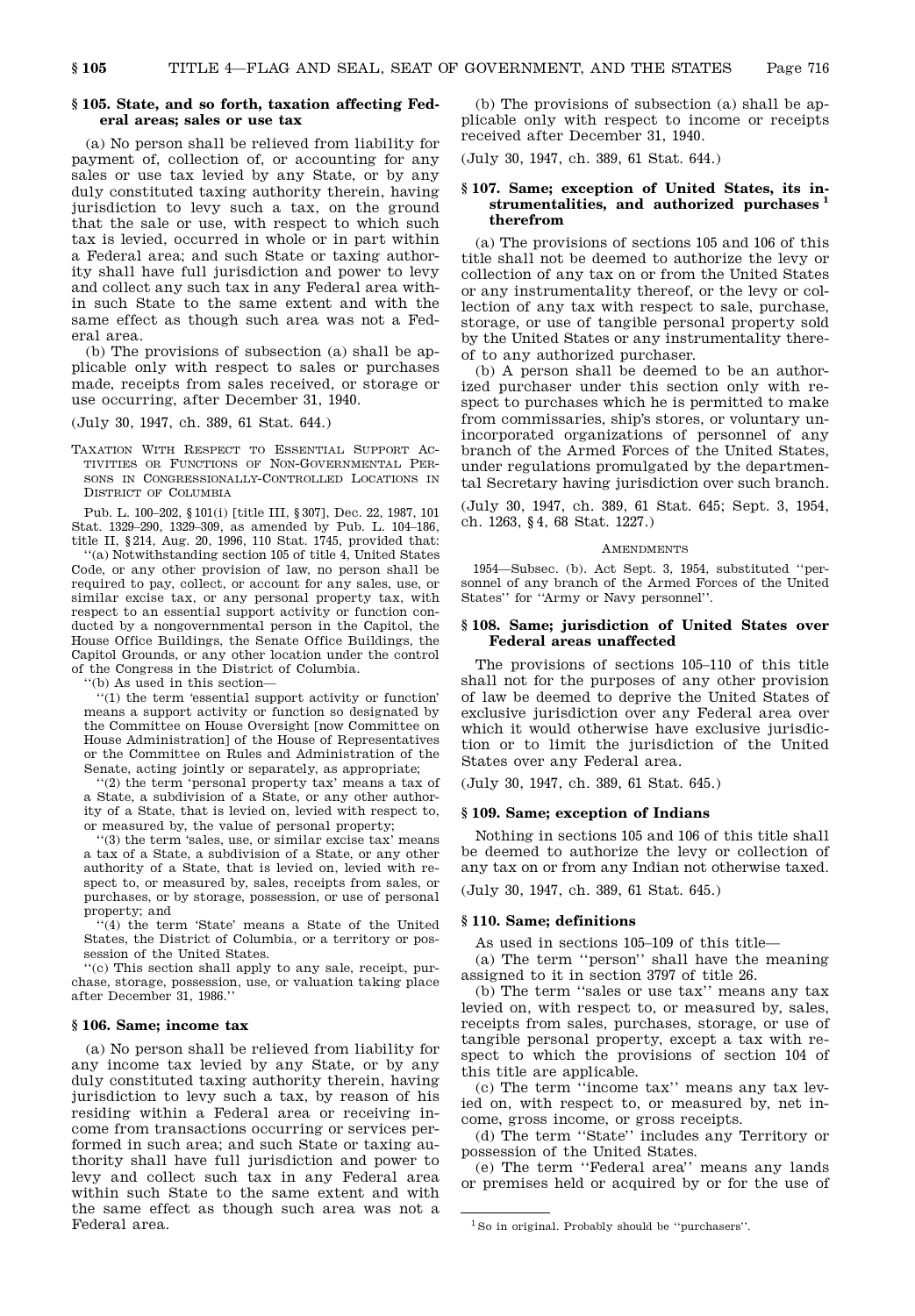the United States or any department, establish ment, or agency, of the United States; and any Federal area, or any part thereof, which is locat ed within the exterior boundaries of any State, shall be deemed to be a Federal area located within such State.

(July 30, 1947, ch. 389, 61 Stat. 645.)

## References in Text

Section 3797 of title 26, referred to in subsec. (a), is a reference to section 3797 of the Internal Revenue Code of 1939, which was repealed by section 7851 of the Internal Revenue Code of 1954, Title 26, and is covered by section 7701(a)(1) of Title 26. The Internal Revenue Code of 1954 was redesignated the Internal Revenue Code of 1986 by Pub. L. 99–514, § 2, Oct. 22, 1986, 100 Stat. 2095. For table of comparisons of the 1939 Code to the 1986 Code, see Table I preceding section 1 of Title 26, Internal Revenue Code. See also section 7852(b) of Title 26, Internal Revenue Code, for provision that references in any other law to a provision of the 1939 Code, unless expressly incompatible with the intent thereof, shall be deemed a reference to the corresponding provision of the 1986 Code.

## **§ 111. Same; taxation affecting Federal employees; income tax**

(a) General Rule.—The United States consents to the taxation of pay or compensation for per sonal service as an officer or employee of the United States, a territory or possession or political sub division thereof, the government of the District of Columbia, or an agency or instrumentality of one or more of the foregoing, by a duly constituted taxing authority having jurisdiction, if the tax ation does not discriminate against the officer or employee because of the source of the pay or com pensation.

(b) Treatment of Certain Federal Employ ees Employed at Federal Hydroelectric Fa cilities Located on the Columbia River.—Pay or compensation paid by the United States for per sonal services as an employee of the United States at a hydroelectric facility—

(1) which is owned by the United States;

(2) which is located on the Columbia River; and

(3) portions of which are within the States of Oregon and Washington,

shall be subject to taxation by the State or any political subdivision thereof of which such em ployee is a resident.

(c) Treatment of Certain Federal Employ ees Employed at Federal Hydroelectric Fa cilities Located on the Missouri River.—Pay or compensation paid by the United States for per sonal services as an employee of the United States at a hydroelectric facility—

(1) which is owned by the United States;

(2) which is located on the Missouri River; and

(3) portions of which are within the States of South Dakota and Nebraska,

shall be subject to taxation by the State or any political subdivision thereof of which such em ployee is a resident.

(Added Pub. L. 89–554, § 2(c), Sept. 6, 1966, 80 Stat. 608; amended Pub. L. 105–261, div. A, title X, § 1075(b)(1), Oct. 17, 1998, 112 Stat. 2138.)

Historical and Revision Notes

| <i>Derivation</i> | U.S. Code    | Revised Statutes and<br>Statutes at Large |
|-------------------|--------------|-------------------------------------------|
| .                 | 5 U.S.C. 84a | Apr. 12, 1939, ch. 59, §4, 53 Stat.       |

The words "received after December 31, 1938," are omit ted as obsolete. The words "pay or" are added before "compensation" for clarity as the word "pay" is used throughout title 5, United States Code, to refer to the re muneration, salary, wages, or compensation for the per sonal services of a Federal employee. The word "terri tory" is not capitalized as there are no longer any "Ter ritories." The words "to tax such compensation" are omit ted as unnecessary.

## **AMENDMENTS**

1998—Pub. L. 105–261 designated existing provisions as subsec. (a), inserted heading, and added subsecs. (b) and  $(c)$ .

#### Effective Date of 1998 Amendment

Pub. L. 105–261, div. A, title X, § 1075(b)(2), Oct. 17, 1998, 112 Stat. 2139, provided that: "The amendment made by this subsection [amending this section] shall apply to pay and compensation paid after the date of the enact ment of this Act [Oct. 17, 1998].'

## **§ 112. Compacts between States for cooperation in prevention of crime; consent of Congress**

(a) The consent of Congress is hereby given to any two or more States to enter into agreements or compacts for cooperative effort and mutual as sistance in the prevention of crime and in the enforcement of their respective criminal laws and policies, and to establish such agencies, joint or otherwise, as they may deem desirable for making effective such agreements and compacts.

(b) For the purpose of this section, the term "States" means the several States and Alaska, Hawaii, the Commonwealth of Puerto Rico, the Virgin Islands, Guam, and the District of Colum bia.

(Added May 24, 1949, ch. 139, § 129(b), 63 Stat. 107, § 112, formerly § 111; amended Aug. 3, 1956, ch. 941, 70 Stat. 1020; Pub. L. 87–406, Feb. 16, 1962, 76 Stat. 9; renumbered § 112, Pub. L. 89–554, § 2(c), Sept. 6, 1966, 80 Stat. 608.)

#### Historical and Revision Notes

This section [section 129(b) of Act May 24, 1949] incor porates in title 4, U.S.C. (enacted into positive law by act of July 30, 1947 (ch. 389, § 1, 61 Stat. 641), the provisions of former section 420 of title 18, U.S.C. (act of June 6, 1934, ch. 406, 48 Stat. 909), which, in the course of the revision of such title 18, was omitted therefrom and recommend ed for transfer to such title 4. (See table 7—Transferred sections, p. A219, H. Rept. No. 304, April 24, 1947, to ac company H.R. 3190, 80th Cong.).

#### **AMENDMENTS**

1962—Subsec. (b). Pub. L. 87–406 inserted "Guam" after "the Virgin Islands,".

1956—Act Aug. 3, 1956, designated existing provisions as subsec. (a) and added subsec. (b).

#### ADMISSION OF ALASKA AND HAWAII TO STATEHOOD

Alaska was admitted into the Union on Jan. 3, 1959, on issuance of Proc. No. 3269, Jan. 3, 1959, 24 F.R. 81, 73 Stat. c16, and Hawaii was admitted into the Union on Aug. 21, 1959, on issuance of Proc. No. 3309, Aug. 21, 1959, 24 F.R. 6868, 73 Stat. c74. For Alaska Statehood Law, see Pub. L. 85–508, July 7, 1958, 72 Stat. 339, set out as a note preceding former section 21 of Title 48, Territories and In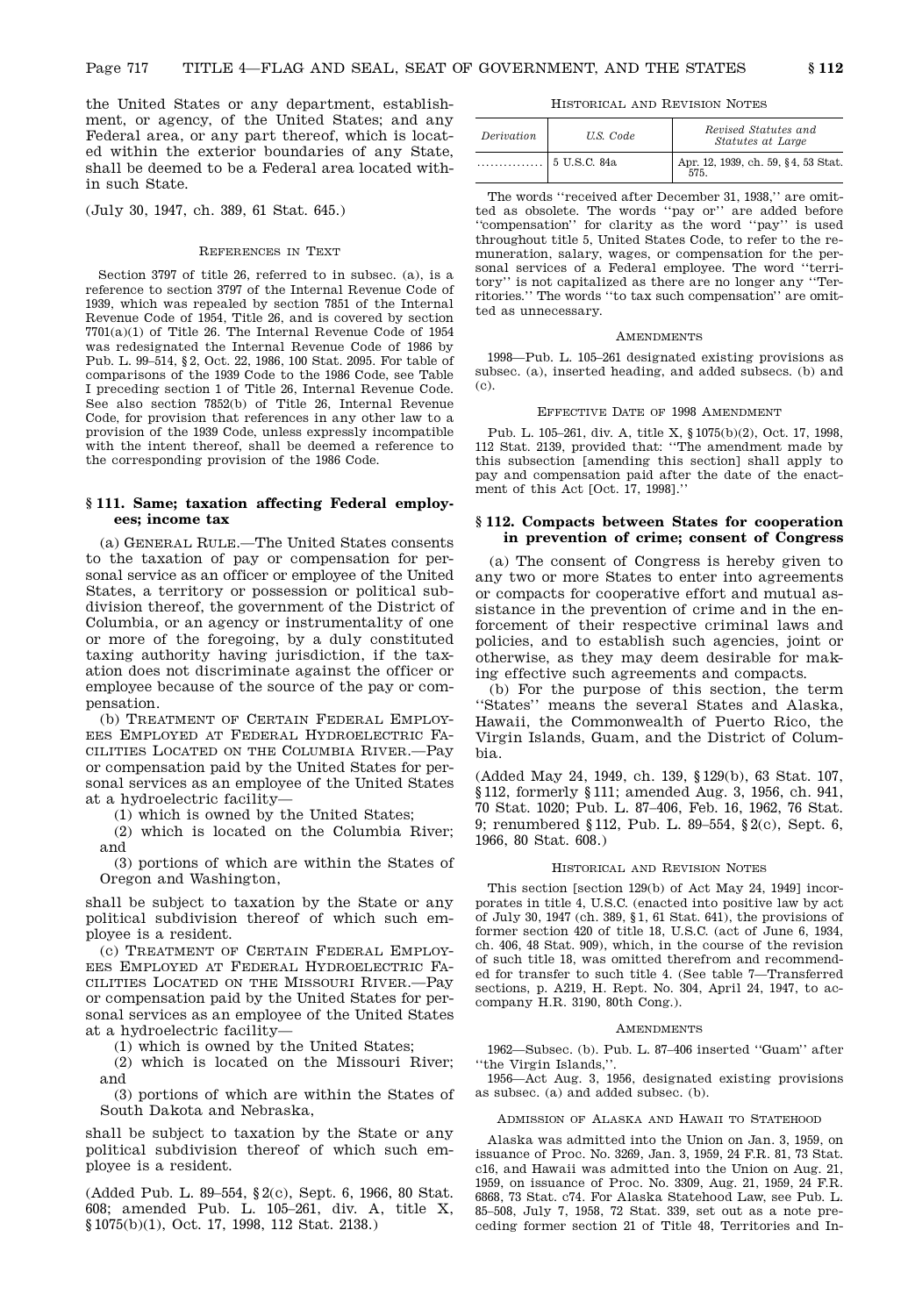sular Possessions. For Hawaii Statehood Law, see Pub. L. 86–3, Mar. 18, 1959, 73 Stat. 4, set out as a note preceding former section 491 of Title 48.

## **§ 113. Residence of Members of Congress for State income tax laws**

(a) No State, or political subdivision thereof, in which a Member of Congress maintains a place of abode for purposes of attending sessions of Con gress may, for purposes of any income tax (as defined in section 110(c) of this title) levied by such State or political subdivision thereof—

(1) treat such Member as a resident or domi ciliary of such State or political subdivision there of; or

(2) treat any compensation paid by the United States to such Member as income for services performed within, or from sources within, such State or political subdivision thereof,

unless such Member represents such State or a district in such State.

(b) For purposes of subsection (a)—

(1) the term "Member of Congress" includes the delegates from the District of Columbia, Guam, and the Virgin Islands, and the Resident Com missioner from Puerto Rico; and

(2) the term "State" includes the District of Columbia.

(Added Pub. L. 95–67, § 1(a), July 19, 1977, 91 Stat. 271.)

#### Effective Date

Pub. L. 95–67, § 1(c), July 19, 1977, 91 Stat. 271, provided that: "The amendments made by subsections (a) and (b) [enacting this section and amending analysis preceding section 101 of this title] shall be effective with respect to all taxable years, whether beginning before, on, or after the date of the enactment of this Act [July 19, 1977].'

Residence of Members of Congress for State PERSONAL PROPERTY TAX ON MOTOR VEHICLES

Pub. L. 99–190, § 101(c) [H.R. 3067, § 131], Dec. 19, 1985, 99 Stat. 1224; Pub. L. 100–202, § 106, Dec. 22, 1987, 101 Stat. 1329–433, provided that:

"(a) No State, or political subdivision thereof, in which a Member of Congress maintains a place of abode for purposes of attending sessions of Congress may impose a personal property tax with respect to any motor vehicle owned by such Member (or by the spouse of such Mem ber) unless such Member represents such State or a dis trict in such State.

"(b) For purposes of this section—

"(1) the term 'Member of Congress' includes the dele gates from the District of Columbia, Guam, and the Virgin Islands, and the Resident Commissioner from Puerto Rico;

"(2) the term 'State' includes the District of Colum bia; and

"(3) the term 'personal property tax' means any tax imposed on an annual basis and levied on, with respect to, or measured by, the market value or assessed value of an item of personal property.

"(c) This section shall apply to all taxable periods beginning on or after January 1, 1985."

## **§ 114. Limitation on State income taxation of certain pension income**

(a) No State may impose an income tax on any retirement income of an individual who is not a resident or domiciliary of such State (as deter mined under the laws of such State).

(b) For purposes of this section—

(1) The term "retirement income" means any income from—

(A) a qualified trust under section 401(a) of the Internal Revenue Code of 1986 that is ex empt under section 501(a) from taxation;

(B) a simplified employee pension as defined in section 408(k) of such Code;

(C) an annuity plan described in section 403(a) of such Code;

(D) an annuity contract described in section 403(b) of such Code;

(E) an individual retirement plan described in section  $7701(a)(37)$  of such Code;

(F) an eligible deferred compensation plan (as defined in section 457 of such Code);

(G) a governmental plan (as defined in sec tion 414(d) of such Code);

(H) a trust described in section  $501(c)(18)$  of such Code; or

(I) any plan, program, or arrangement de scribed in section  $3121(v)(2)(C)$  of such Code (or any plan, program, or arrangement that is in writing, that provides for retirement pay ments in recognition of prior service to be made to a retired partner, and that is in effect immediately before retirement begins), if such income-

(i) is part of a series of substantially equal periodic payments (not less frequently than annually which may include income described in subparagraphs (A) through (H)) made for—

(I) the life or life expectancy of the re cipient (or the joint lives or joint life ex pectancies of the recipient and the desig nated beneficiary of the recipient), or

(II) a period of not less than 10 years, or

(ii) is a payment received after termina tion of employment and under a plan, pro gram, or arrangement (to which such em ployment relates) maintained solely for the purpose of providing retirement benefits for employees in excess of the limitations im posed by 1 or more of sections  $401(a)(17)$ , 401(k), 401(m), 402(g), 403(b), 408(k), or 415 of such Code or any other limitation on con tributions or benefits in such Code on plans to which any of such sections apply.

The fact that payments may be adjusted from time to time pursuant to such plan, program, or arrangement to limit total disbursements under a predetermined formula, or to provide cost of living or similar adjustments, will not cause the periodic payments provided under such plan, program, or arrangement to fail the "substantially equal periodic payments" test.

Such term includes any retired or retainer pay of a member or former member of a uniform service computed under chapter 71 of title 10, United States Code.

(2) The term "income tax" has the meaning given such term by section 110(c).

(3) The term "State" includes any political subdivision of a State, the District of Columbia, and the possessions of the United States.

(4) For purposes of this section, the term "retired partner" is an individual who is described as a partner in section 7701(a)(2) of the Internal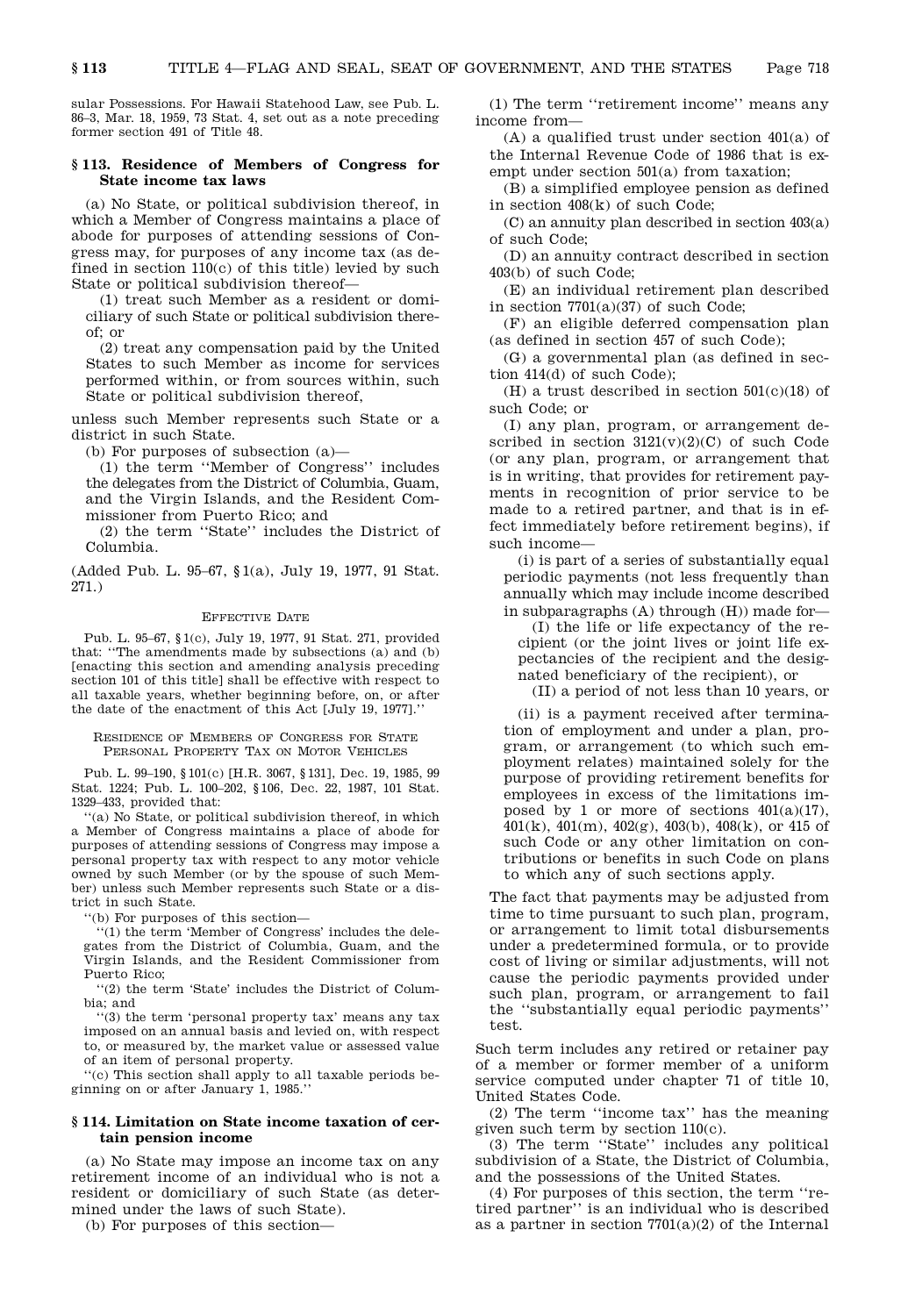Revenue Code of 1986 and who is retired under such individual's partnership agreement.

 $(e)^1$  Nothing in this section shall be construed  $\frac{1}{1}$ as having any effect on the application of section 514 of the Employee Retirement Income Security Act of 1974.

(Added Pub. L. 104–95, § 1(a), Jan. 10, 1996, 109 Stat. 979; amended Pub. L. 109–264, § 1(a), Aug. 3, 2006, 120 Stat. 667.)

#### References in Text

The Internal Revenue Code of 1986, referred to in sub sec. (b)(1), (4), is classified generally to Title 26, Internal Revenue Code.

Section 514 of the Employee Retirement Income Secu rity Act of 1974, referred to in subsec. (e), is classified to section 1144 of Title 29, Labor.

#### **AMENDMENTS**

2006—Subsec. (b)(1)(I). Pub. L. 109–264, § 1(a)(1)–(3), in serted "(or any plan, program, or arrangement that is in writing, that provides for retirement payments in recog nition of prior service to be made to a retired partner, and that is in effect immediately before retirement begins)" after "section  $3121(v)(2)(C)$  of such Code" in introductory provisions, "which may include income described in subparagraphs (A) through (H)" after "(not less fre quently than annually" in cl. (i), and concluding provi sions at end.

Subsec. (b)(4). Pub. L. 109–264, § 1(a)(4), which directed the addition of par. (4) at end of subsec.  $(b)(1)(I)$ , was executed by adding par. (4) at end of subsec. (b) to reflect the probable intent of Congress.

#### Effective Date of 2006 Amendment

Pub. L. 109–264, § 1(b), Aug. 3, 2006, 120 Stat. 667, pro vided that: "The amendments made by this section [amending this section] apply to amounts received after Decem ber 31, 1995."

#### Effective Date

Pub. L. 104–95, § 1(c), Jan. 10, 1996, 109 Stat. 980, pro vided that: "The amendments made by this section [en acting this section] shall apply to amounts received af ter December 31, 1995."

## **§ 115. Limitation on State authority to tax compensation paid to individuals performing services at Fort Campbell, Kentucky**

Pay and compensation paid to an individual for personal services at Fort Campbell, Kentucky, shall be subject to taxation by the State or any political subdivision thereof of which such employee is a resident.

(Added Pub. L. 105–261, div. A, title X, § 1075(a)(1), Oct. 17, 1998, 112 Stat. 2138.)

#### Effective Date

Pub. L. 105–261, div. A, title X, § 1075(a)(3), Oct. 17, 1998, 1, 199<br>112 Stat. 2138, provided that: "The amendments made by this subsection [enacting this section] shall apply to pay and compensation paid after the date of the enactment of this Act [Oct. 17, 1998]."

## **§ 116. Rules for determining State and local government treatment of charges related to mobile telecommunications services**

(a) Application of This Section Through Sec- TION 126.—This section through <sup>2</sup> 126 of this title  $\frac{112}{151}$  of T

apply to any tax, charge, or fee levied by a taxing jurisdiction as a fixed charge for each customer or measured by gross amounts charged to cus tomers for mobile telecommunications services, regardless of whether such tax, charge, or fee is im posed on the vendor or customer of the service and regardless of the terminology used to describe the tax, charge, or fee.<br>(b) GENERAL EX

EXCEPTIONS.—This section through <sup>2</sup> 126 of this title do not apply to—

(1) any tax, charge, or fee levied upon or meas ured by the net income, capital stock, net worth, or property value of the provider of mobile tele communications service;

(2) any tax, charge, or fee that is applied to an equitably apportioned amount that is not de termined on a transactional basis;

(3) any tax, charge, or fee that represents com pensation for a mobile telecommunications service provider's use of public rights of way or other public property, provided that such tax, charge, or fee is not levied by the taxing jurisdiction as a fixed charge for each customer or measured by gross amounts charged to customers for mo bile telecommunication services;

(4) any generally applicable business and oc cupation tax that is imposed by a State, is ap plied to gross receipts or gross proceeds, is the legal liability of the home service provider, and that statutorily allows the home service provid er to elect to use the sourcing method required in this section through <sup>2</sup> 126 of this title;

(5) any fee related to obligations under sec-

tion 254 of the Communications Act of 1934; or (6) any tax, charge, or fee imposed by the Federal Communications Commission.

(c) Specific Exceptions.—This section through <sup>2</sup> 126 of this title—

(1) do not apply to the determination of the taxing situs of prepaid telephone calling services;

(2) do not affect the taxability of either the initial sale of mobile telecommunications services or subsequent resale of such services, wheth er as sales of such services alone or as a part of a bundled product, if the Internet Tax Freedom Act would preclude a taxing jurisdiction from subjecting the charges of the sale of such services to a tax, charge, or fee, but this section provides no evidence of the intent of Congress with respect to the applicability of the Internet Tax Freedom Act to such charges; and

(3) do not apply to the determination of the taxing situs of air-ground radiotelephone service as defined in section 22.99 of title 47 of the Code of Federal Regulations as in effect on June 1, 1999.

(Added Pub. L. 106–252, § 2(a), July 28, 2000, 114 Stat. 626.)

## References in Text

Section 254 of the Communications Act of 1934, referred to in subsec. (b)(5), is classified to section 254 of Title 47, Telecommunications.

The Internet Tax Freedom Act, referred to in subsec. (c)(2), is title XI of Pub. L. 105–277, div. C, Oct. 21, 1998, 112 Stat. 2681–719, which is set out as a note under section 151 of Title 47, Telecommunications.

## Effective Date; Application of Amendment

Pub. L. 106–252, § 3, July 28, 2000, 114 Stat. 633, provided that:

 $1$  So in original. No subsecs. (c) and (d) have been enacted.

 $^2\!$  So in original. Probably should be followed by ''section''.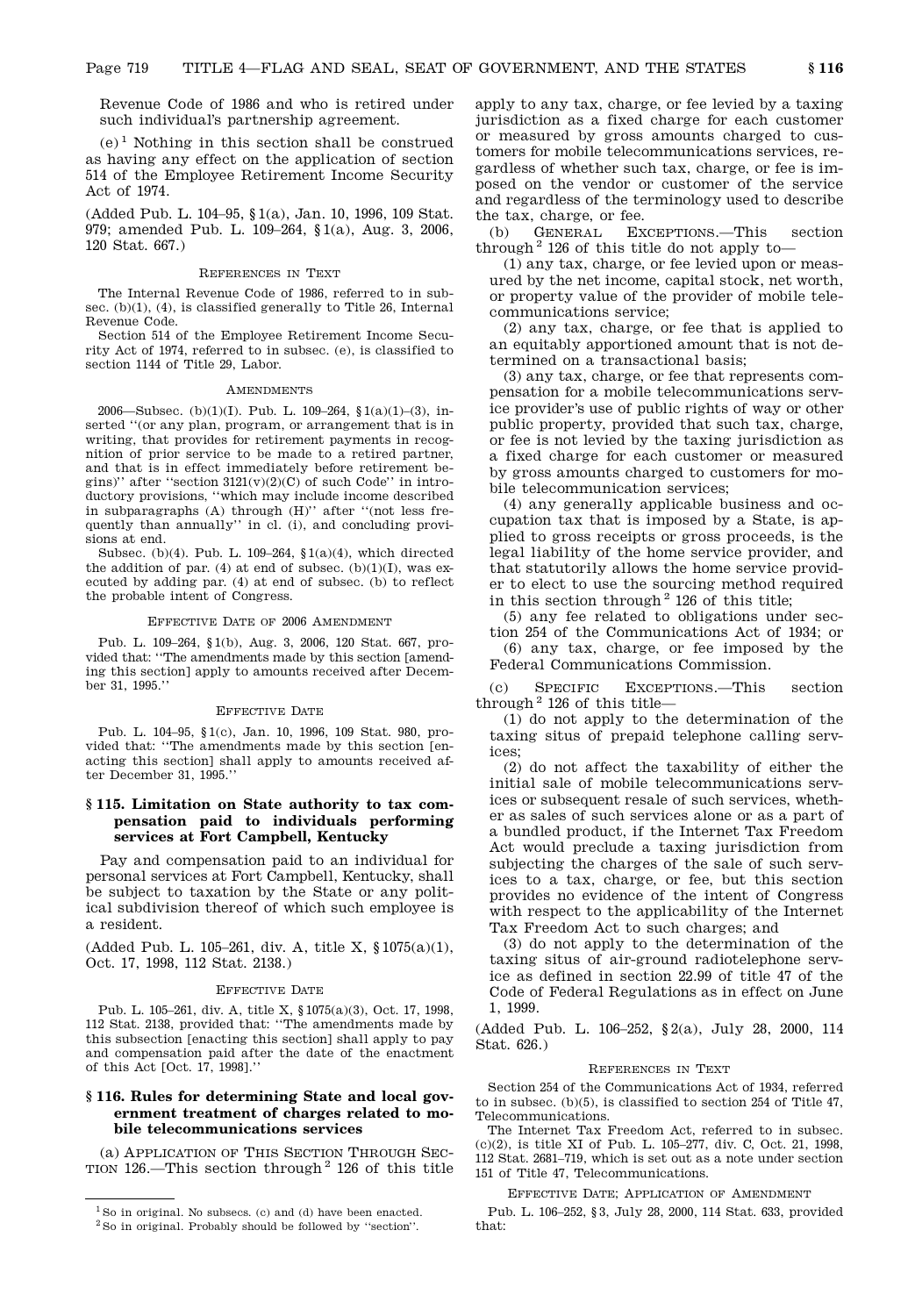"(a) EFFECTIVE DATE.—Except as provided in subsection (b), this Act [enacting this section and sections 117 to 126 of this title and provisions set out as a note under section 1 of this title] and the amendment made by this Act shall take effect on the date of the enactment of this Act [July 28, 2000].

"(b) APPLICATION OF ACT.—The amendment made by this Act [enacting this section and sections 117 to 126 of this title] shall apply only to customer bills issued after the first day of the first month beginning more than 2 years after the date of the enactment of this Act [July 28, 2000]."

## **§ 117. Sourcing rules**

(a) Treatment of Charges for Mobile Tele communications Services.—Notwithstanding the law of any State or political subdivision of any State, mobile telecommunications services provided in a taxing jurisdiction to a customer, the charges for which are billed by or for the customer's home service provider, shall be deemed to be provided by the customer's home service provider.

(b) JURISDICTION.—All charges for mobile telecommunications services that are deemed to be provided by the customer's home service provider under sections 116 through 126 of this title are au thorized to be subjected to tax, charge, or fee by the taxing jurisdictions whose territorial limits encompass the customer's place of primary use, regardless of where the mobile telecommunication services originate, terminate, or pass through, and no other taxing jurisdiction may impose taxes, charges, or fees on charges for such mobile tele communications services.

(Added Pub. L. 106–252, § 2(a), July 28, 2000, 114 Stat. 627.)

## Effective Date; Application of Amendment

Section effective July 28, 2000, and applicable only to customer bills issued after the first day of the first month beginning more than 2 years after July 28, 2000, see sec tion 3 of Pub. L. 106–252, set out as a note under section 116 of this title.

## **§ 118. Limitations**

Sections 116 through 126 of this title do not—

(1) provide authority to a taxing jurisdiction to impose a tax, charge, or fee that the laws of such jurisdiction do not authorize such jurisdic tion to impose; or

(2) modify, impair, supersede, or authorize the modification, impairment, or supersession of the law of any taxing jurisdiction pertaining to tax ation except as expressly provided in sections 116 through 126 of this title.

(Added Pub. L. 106–252, § 2(a), July 28, 2000, 114 Stat. 627.)

#### EFFECTIVE DATE: APPLICATION OF AMENDMENT

Section effective July 28, 2000, and applicable only to customer bills issued after the first day of the first month beginning more than 2 years after July 28, 2000, see sec tion 3 of Pub. L. 106–252, set out as a note under section 116 of this title.

## **§ 119. Electronic databases for nationwide standard numeric jurisdictional codes**

(a) Electronic Database.—

(1) Provision of database.—A State may pro vide an electronic database to a home service provider or, if a State does not provide such an electronic database to home service providers, then the designated database provider may pro vide an electronic database to a home service provider.

(2) Format.—(A) Such electronic database, whether provided by the State or the designated database provider, shall be provided in a format approved by the American National Standards Institute's Accredited Standards Committee X12, that, allowing for de minimis deviations, desig nates for each street address in the State, in cluding to the extent practicable, any multiple postal street addresses applicable to one street location, the appropriate taxing jurisdictions, and the appropriate code for each taxing juris diction, for each level of taxing jurisdiction, iden tified by one nationwide standard numeric code.

(B) Such electronic database shall also pro vide the appropriate code for each street ad dress with respect to political subdivisions which are not taxing jurisdictions when reasonably need ed to determine the proper taxing jurisdiction.

(C) The nationwide standard numeric codes shall contain the same number of numeric digits with each digit or combination of digits referring to the same level of taxing jurisdiction throughout the United States using a format similar to FIPS 55–3 or other appropriate standard approved by the Federation of Tax Administrators and the Multistate Tax Commission, or their successors. Each address shall be provided in standard post al format.

(b) NOTICE; UPDATES.—A State or designated database provider that provides or maintains an elec tronic database described in subsection (a) shall provide notice of the availability of the then cur rent electronic database, and any subsequent revi sions thereof, by publication in the manner nor mally employed for the publication of information al tax, charge, or fee notices to taxpayers in such State.

(c) User Held Harmless.—A home service pro vider using the data contained in an electronic database described in subsection (a) shall be held harmless from any tax, charge, or fee liability that otherwise would be due solely as a result of any error or omission in such database provided by a State or designated database provider. The home service provider shall reflect changes made to such database during a calendar quarter not later than 30 days after the end of such calendar quarter for each State that issues notice of the availability of an electronic database reflecting such changes under subsection (b).

(Added Pub. L. 106–252, § 2(a), July 28, 2000, 114 Stat. 627.)

#### EFFECTIVE DATE: APPLICATION OF AMENDMENT

Section effective July 28, 2000, and applicable only to customer bills issued after the first day of the first month beginning more than 2 years after July 28, 2000, see sec tion 3 of Pub. L. 106–252, set out as a note under section 116 of this title.

## **§ 120. Procedure if no electronic database provided**

(a) Safe Harbor.—If neither a State nor designated database provider provides an electronic database under section 119, a home service provid er shall be held harmless from any tax, charge, or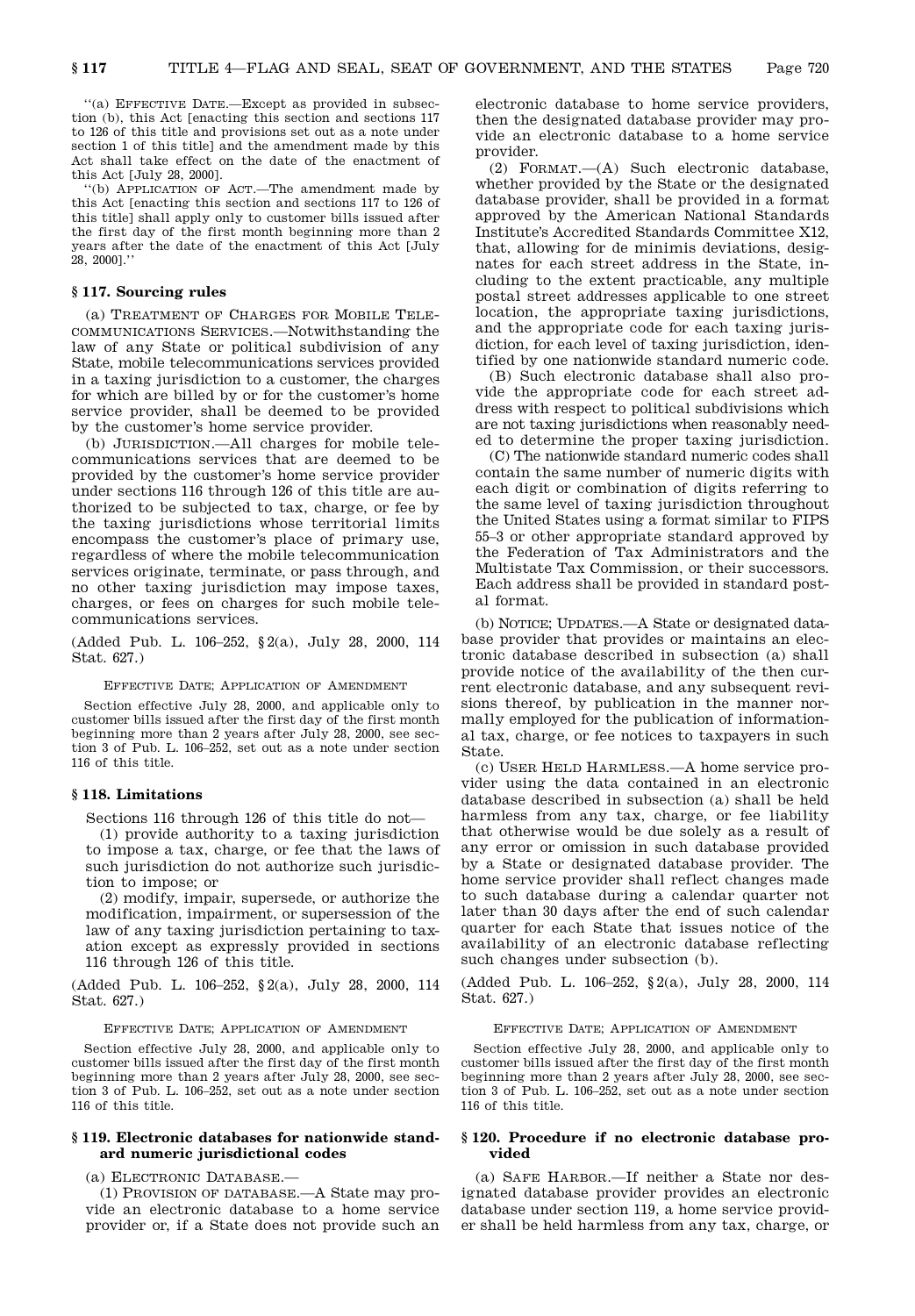fee liability in such State that otherwise would be due solely as a result of an assignment of a street address to an incorrect taxing jurisdiction if, subject to section 121, the home service provider em ploys an enhanced zip code to assign each street address to a specific taxing jurisdiction for each level of taxing jurisdiction and exercises due dili gence at each level of taxing jurisdiction to ensure that each such street address is assigned to the correct taxing jurisdiction. If an enhanced zip code overlaps boundaries of taxing jurisdic tions of the same level, the home service provider must designate one specific jurisdiction within such enhanced zip code for use in taxing the activity for such enhanced zip code for each level of taxing jurisdiction. Any enhanced zip code assignment changed in accordance with section 121 is deemed to be in compliance with this section. For pur poses of this section, there is a rebuttable pre sumption that a home service provider has exer cised due diligence if such home service provider demonstrates that it has—

(1) expended reasonable resources to imple ment and maintain an appropriately detailed electronic database of street address assignments to taxing jurisdictions;

(2) implemented and maintained reasonable in ternal controls to promptly correct misassign ments of street addresses to taxing jurisdic tions; and

(3) used all reasonably obtainable and usable data pertaining to municipal annexations, incor porations, reorganizations and any other changes in jurisdictional boundaries that materially affect the accuracy of such database.

(b) Termination of Safe Harbor.—Subsection (a) applies to a home service provider that is in compliance with the requirements of subsection (a), with respect to a State for which an electronic database is not provided under section 119 until the later of—

(1) 18 months after the nationwide standard numeric code described in section 119(a) has been approved by the Federation of Tax Administra tors and the Multistate Tax Commission; or

(2) 6 months after such State or a designated database provider in such State provides such database as prescribed in section 119(a).

(Added Pub. L. 106–252, § 2(a), July 28, 2000, 114 Stat. 628.)

## Effective Date; Application of Amendment

Section effective July 28, 2000, and applicable only to customer bills issued after the first day of the first month beginning more than 2 years after July 28, 2000, see sec tion 3 of Pub. L. 106–252, set out as a note under section 116 of this title.

## **§ 121. Correction of erroneous data for place of primary use**

 $(a)^1$  In GENERAL.—A taxing jurisdiction, or a State on behalf of any taxing jurisdiction or taxing jurisdictions within such State, may—

(1) determine that the address used for pur poses of determining the taxing jurisdictions to which taxes, charges, or fees for mobile telecom munications services are remitted does not meet the definition of place of primary use in section 124(8) and give binding notice to the home service provider to change the place of primary use on a prospective basis from the date of notice of determination if—

(A) if the taxing jurisdiction making such determination is not a State, such taxing ju risdiction obtains the consent of all affected taxing jurisdictions within the State before giving such notice of determination; and

(B) before the taxing jurisdiction gives such notice of determination, the customer is given an opportunity to demonstrate in accordance with applicable State or local tax, charge, or fee administrative procedures that the address is the customer's place of primary use;

(2) determine that the assignment of a taxing jurisdiction by a home service provider under section 120 does not reflect the correct taxing jurisdiction and give binding notice to the home service provider to change the assignment on a prospective basis from the date of notice of de termination if—

(A) if the taxing jurisdiction making such determination is not a State, such taxing ju risdiction obtains the consent of all affected taxing jurisdictions within the State before giving such notice of determination; and

(B) the home service provider is given an opportunity to demonstrate in accordance with applicable State or local tax, charge, or fee administrative procedures that the assignment reflects the correct taxing jurisdiction.

(Added Pub. L. 106–252, § 2(a), July 28, 2000, 114 Stat. 629.)

#### Effective Date; Application of Amendment

Section effective July 28, 2000, and applicable only to customer bills issued after the first day of the first month beginning more than 2 years after July 28, 2000, see sec tion 3 of Pub. L. 106–252, set out as a note under section 116 of this title.

## **§ 122. Determination of place of primary use**

(a) Place of Primary Use.—A home service provider shall be responsible for obtaining and main taining the customer's place of primary use (as defined in section 124). Subject to section 121, and if the home service provider's reliance on infor mation provided by its customer is in good faith, a taxing jurisdiction shall—

(1) allow a home service provider to rely on the applicable residential or business street ad dress supplied by the home service provider's customer; and

(2) not hold a home service provider liable for any additional taxes, charges, or fees based on a different determination of the place of pri mary use for taxes, charges, or fees that are customarily passed on to the customer as a sep arate itemized charge.

(b) Address Under Existing Agreements.— Except as provided in section 121, a taxing juris diction shall allow a home service provider to treat the address used by the home service provider for tax purposes for any customer under a service contract or agreement in effect 2 years after the date of the enactment of the Mobile Telecommuni cations Sourcing Act as that customer's place of primary use for the remaining term of such service contract or agreement, excluding any exten-

 $1$  So in original. No subsec. (b) was enacted.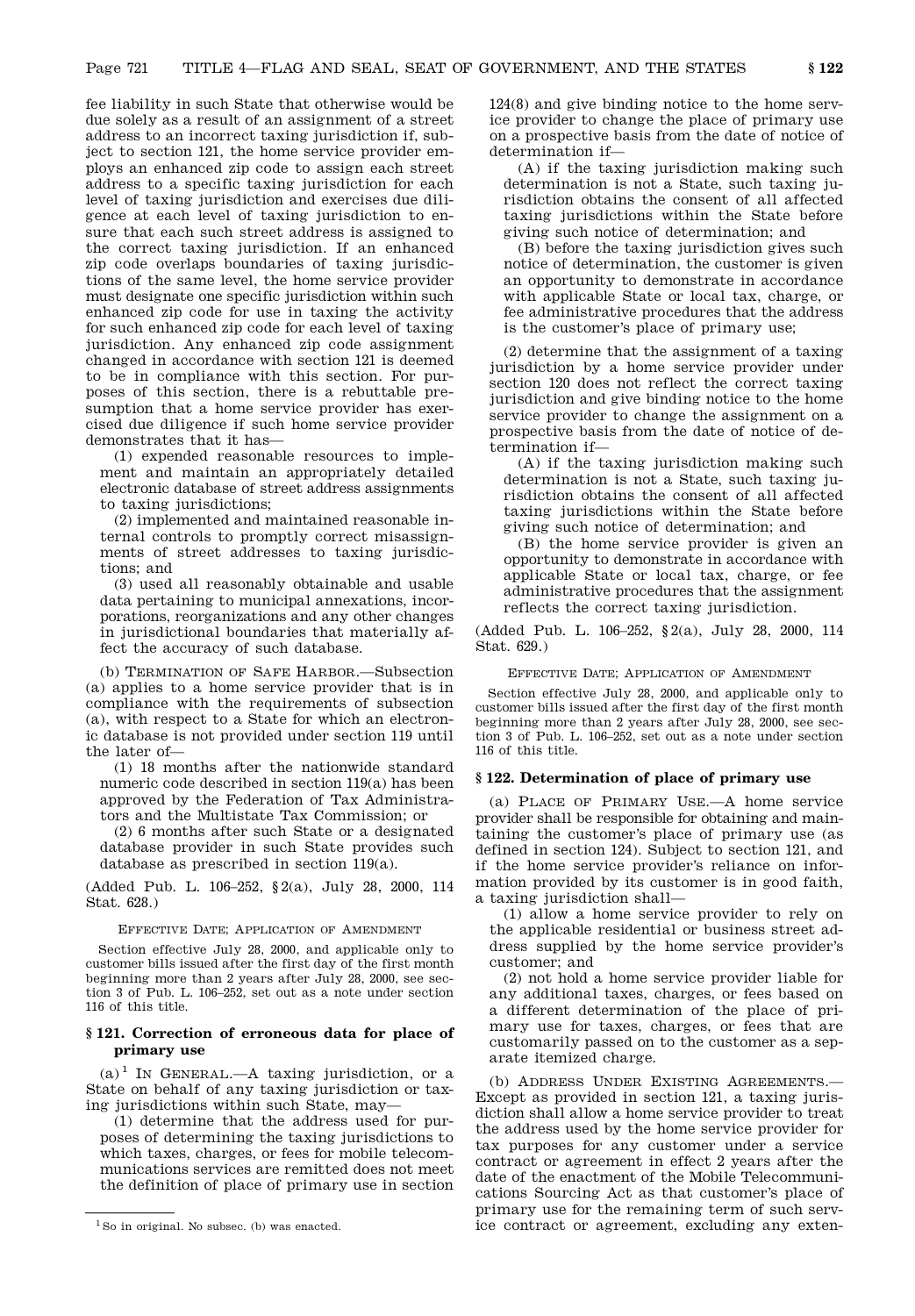sion or renewal of such service contract or agree ment, for purposes of determining the taxing ju risdictions to which taxes, charges, or fees on charges for mobile telecommunications services are remitted.

(Added Pub. L. 106–252, § 2(a), July 28, 2000, 114 Stat. 630.)

#### REFERENCES IN TEXT

The date of the enactment of the Mobile Telecommuni cations Sourcing Act, referred to in subsec. (b), is the date of enactment of Pub. L. 106–252, which was approved July 28, 2000.

## EFFECTIVE DATE: APPLICATION OF AMENDMENT

Section effective July 28, 2000, and applicable only to customer bills issued after the first day of the first month beginning more than 2 years after July 28, 2000, see sec tion 3 of Pub. L. 106–252, set out as a note under section 116 of this title.

## **§ 123. Scope; special rules**

(a) Act Does Not Supersede Customer's Li ability to Taxing Jurisdiction.—Nothing in sec tions 116 through 126 modifies, impairs, supersedes, or authorizes the modification, impairment, or su persession of, any law allowing a taxing jurisdic tion to collect a tax, charge, or fee from a cus tomer that has failed to provide its place of pri mary use.

(b) Additional Taxable Charges.—If a taxing jurisdiction does not otherwise subject charges for mobile telecommunications services to taxation and if these charges are aggregated with and not sep arately stated from charges that are subject to taxation, then the charges for nontaxable mobile telecommunications services may be subject to tax ation unless the home service provider can rea sonably identify charges not subject to such tax, charge, or fee from its books and records that are kept in the regular course of business.

(c) Nontaxable Charges.—If a taxing jurisdic tion does not subject charges for mobile telecom munications services to taxation, a customer may not rely upon the nontaxability of charges for mo bile telecommunications services unless the cus tomer's home service provider separately states the charges for nontaxable mobile telecommunica tions services from taxable charges or the home service provider elects, after receiving a written request from the customer in the form required by the provider, to provide verifiable data based upon the home service provider's books and records that are kept in the regular course of business that reasonably identifies the nontaxable charges.

(Added Pub. L. 106–252, § 2(a), July 28, 2000, 114 Stat. 630.)

#### References in Text

Act, referred to in subsec. (a), probably means the Mo bile Telecommunications Sourcing Act, Pub. L. 106–252, July 28, 2000, 114 Stat. 626, which enacted sections 116 to 126 of this title and provisions set out as notes under sec tions 1 and 116 of this title. For complete classification of this Act to the Code, see Short Title of 2000 Amendment note set out under section 1 of this title and Tables.

## Effective Date; Application of Amendment

Section effective July 28, 2000, and applicable only to customer bills issued after the first day of the first month beginning more than 2 years after July 28, 2000, see section 3 of Pub. L. 106–252, set out as a note under section 116 of this title.

## **§ 124. Definitions**

In sections 116 through 126 of this title:

(1) Charges for mobile telecommunications services.—The term "charges for mobile tele communications services" means any charge for, or associated with, the provision of commercial mobile radio service, as defined in section 20.3 of title 47 of the Code of Federal Regulations as in effect on June 1, 1999, or any charge for, or asso ciated with, a service provided as an adjunct to a commercial mobile radio service, that is billed to the customer by or for the customer's home service provider regardless of whether individ ual transmissions originate or terminate within the licensed service area of the home service provider.

(2) Customer.—

(A) IN GENERAL.—The term "customer" means—

(i) the person or entity that contracts with the home service provider for mobile tele communications services; or

(ii) if the end user of mobile telecommuni cations services is not the contracting par ty, the end user of the mobile telecommuni cations service, but this clause applies only for the purpose of determining the place of primary use.

(B) The term "customer" does not include— (i) a reseller of mobile telecommunications service; or

(ii) a serving carrier under an arrange ment to serve the customer outside the home service provider's licensed service area.

(3) Designated database provider.—The term "designated database provider" means a corpo ration, association, or other entity representing all the political subdivisions of a State that is—

(A) responsible for providing an electronic database prescribed in section 119(a) if the State has not provided such electronic data base; and

(B) approved by municipal and county asso ciations or leagues of the State whose respon sibility it would otherwise be to provide such database prescribed by sections 116 through 126 of this title.

(4) Enhanced zip code.—The term "enhanced zip code" means a United States postal zip code of 9 or more digits.

(5) Home service provider.—The term "home service provider" means the facilities-based car rier or reseller with which the customer con tracts for the provision of mobile telecommuni cations services.

(6) Licensed service area.—The term "li censed service area" means the geographic area in which the home service provider is authorized by law or contract to provide commercial mobile radio service to the customer.

(7) Mobile telecommunications service.— The term "mobile telecommunications service" means commercial mobile radio service, as defined in section 20.3 of title 47 of the Code of Federal Regulations as in effect on June 1, 1999.

(8) Place of primary use.—The term "place of primary use" means the street address rep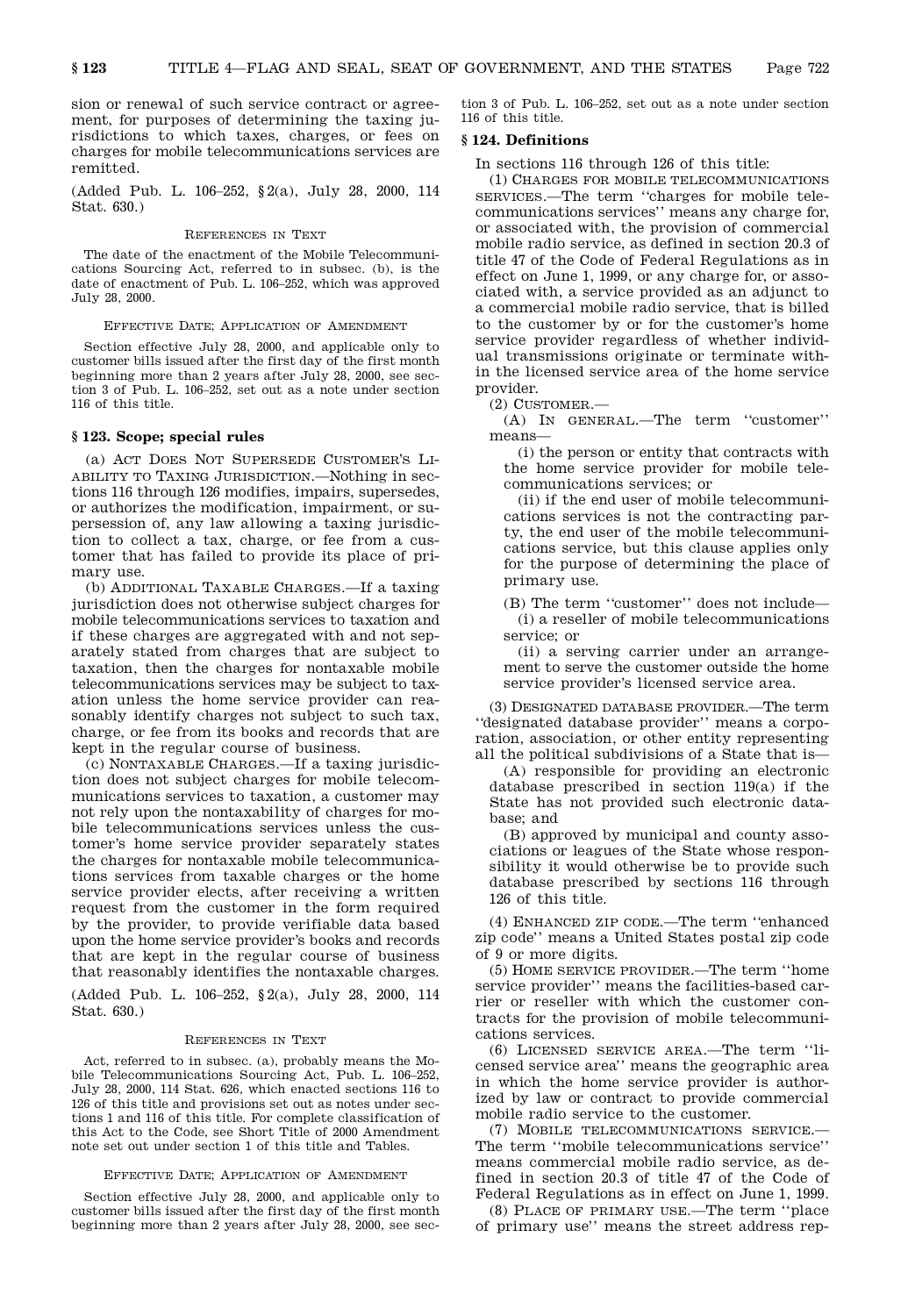resentative of where the customer's use of the mobile telecommunications service primarily oc curs, which must be—

(A) the residential street address or the pri mary business street address of the customer; and

(B) within the licensed service area of the home service provider.

(9) Prepaid telephone calling services.— The term "prepaid telephone calling service" means the right to purchase exclusively telecom munications services that must be paid for in advance, that enables the origination of calls using an access number, authorization code, or both, whether manually or electronically dialed, if the remaining amount of units of service that have been prepaid is known by the provider of the prepaid service on a continuous basis.

(10) Reseller.—The term "reseller"—

(A) means a provider who purchases telecom munications services from another telecommuni cations service provider and then resells, uses as a component part of, or integrates the pur chased services into a mobile telecommunica tions service; and

(B) does not include a serving carrier with which a home service provider arranges for the services to its customers outside the home service provider's licensed service area.

(11) SERVING CARRIER.—The term "serving carrier" means a facilities-based carrier providing mobile telecommunications service to a custom er outside a home service provider's or reseller's licensed service area.

(12) Taxing jurisdiction.—The term "taxing jurisdiction" means any of the several States, the District of Columbia, or any territory or possession of the United States, any municipality, city, county, township, parish, transporta- $\frac{141}{142}$ tion district, or assessment jurisdiction, or any  $\frac{1+2}{143}$ . other political subdivision within the territorial limits of the United States with the authority to impose a tax, charge, or fee.

(Added Pub. L. 106-252, § 2(a), July 28, 2000, 114 <sup>146.</sup> Stat. 631.)

#### Effective Date; Application of Amendment

Section effective July 28, 2000, and applicable only to customer bills issued after the first day of the first month beginning more than 2 years after July 28, 2000, see sec tion 3 of Pub. L. 106–252, set out as a note under section 116 of this title.

# **§ 125. Nonseverability**

If a court of competent jurisdiction enters a fi nal judgment on the merits that—

- (1) is based on Federal law;
- (2) is no longer subject to appeal; and

(3) substantially limits or impairs the essen tial elements of sections 116 through 126 of this title,

then sections 116 through 126 of this title are in valid and have no legal effect as of the date of entry of such judgment.

(Added Pub. L. 106–252, § 2(a), July 28, 2000, 114 Stat. 632.)

#### EFFECTIVE DATE: APPLICATION OF AMENDMENT

Section effective July 28, 2000, and applicable only to customer bills issued after the first day of the first month beginning more than 2 years after July 28, 2000, see sec tion 3 of Pub. L. 106–252, set out as a note under section 116 of this title.

## **§ 126. No inference**

(a) Internet Tax Freedom Act.—Nothing in sections 116 through this section of this title shall be construed as bearing on Congressional intent in enacting the Internet Tax Freedom Act or to modify or supersede the operation of such Act.

(b) Telecommunications Act of 1996.—Nothing in sections 116 through this section of this title shall limit or otherwise affect the implementation of the Telecommunications Act of 1996 or the amend ments made by such Act.

(Added Pub. L. 106–252, § 2(a), July 28, 2000, 114 Stat. 632.)

#### REFERENCES IN TEXT

The Internet Tax Freedom Act, referred to in subsec. (a), is title XI of Pub. L. 105–277, div. C, Oct. 21, 1998, 112 Stat. 2681–719, which is set out as a note under section 151 of Title 47, Telecommunications.

The Telecommunications Act of 1996, referred to in sub sec. (b), is Pub. L. 104–104, Feb. 8, 1996, 110 Stat. 56. For complete classification of this Act to the Code, see Short Title of 1996 Amendment note set out under section 609 of Title 47, Telecommunications, and Tables.

## Effective Date; Application of Amendment

Section effective July 28, 2000, and applicable only to customer bills issued after the first day of the first month beginning more than 2 years after July 28, 2000, see sec tion 3 of Pub. L. 106–252, set out as a note under section 116 of this title.

# **CHAPTER 5—OFFICIAL TERRITORIAL PAPERS**

- Sec. Collection, preparation and publication.
- Appointment of experts.
	- Employment and utilization of other personnel; cost of copy reading and indexing.
- Cooperation of departments and agencies.
- 145. Printing and distribution.
- Authorization of appropriations.

#### **AMENDMENTS**

1951—Chapter added by act Oct. 31, 1951, ch. 655, § 12, 65 Stat. 713.

Similar Provisions; Repeal; Saving Clause; Delega tion of Functions; Transfer of Property and Per sonnel

Similar provisions were contained in former chapter 5, comprising former sections 141 to 146, which was set out here but which was not a part of this title. Former sec tions 141 to 146 were derived from: acts Mar. 3, 1925, ch. 419, §§ 1, 2, 43 Stat. 1104; Mar. 3, 1925, ch. 419, §§ 3, 4, as added Feb. 28, 1929, ch. 385, 45 Stat. 1412, 1413; Feb. 28, 1929, ch. 385, 45 Stat. 1412 (in addition to the provisions added to said act Mar. 3, 1925); Mar. 22, 1935, ch. 39, § 1 (part), 49 Stat. 69; Feb. 14, 1936, ch. 70, 49 Stat. 1139; May 15, 1936, ch. 405, § 1 (part), 49 Stat. 1311; June 16, 1937, ch. 359, § 1 (part), 50 Stat. 262, 263; June 28, 1937, ch. 386, 50 Stat. 323, 324; Apr. 27, 1938, ch. 180, § 1 (part), 52 Stat. 249; June 29, 1939, ch. 248, title I (part), 53 Stat. 886; July 31, 1945, ch. 336, 59 Stat. 510, 511; 1946 Proc. No. 2714, Dec. 31, 1946, 12 F.R. 1; act Oct. 28, 1949, ch. 782, title XI, § 1106(a), 63 Stat. 972; 1950 Reorg. Plan No. 20, § 1, eff. May 24, 1950, 15 F.R. 3178, 64 Stat. 1272; act July 7, 1950, ch. 452, 64 Stat. 320. All of the foregoing provisions, with the exception of 1946 Proc. No. 2714, act Oct. 28, 1949, § 1106(a), and 1950 Reorg. Plan No. 20, § 1, were repealed by act Oct. 31, 1951, ch. 655, § 56(k)(1)–(11), 65 Stat. 730. Subsec. (*l*) of section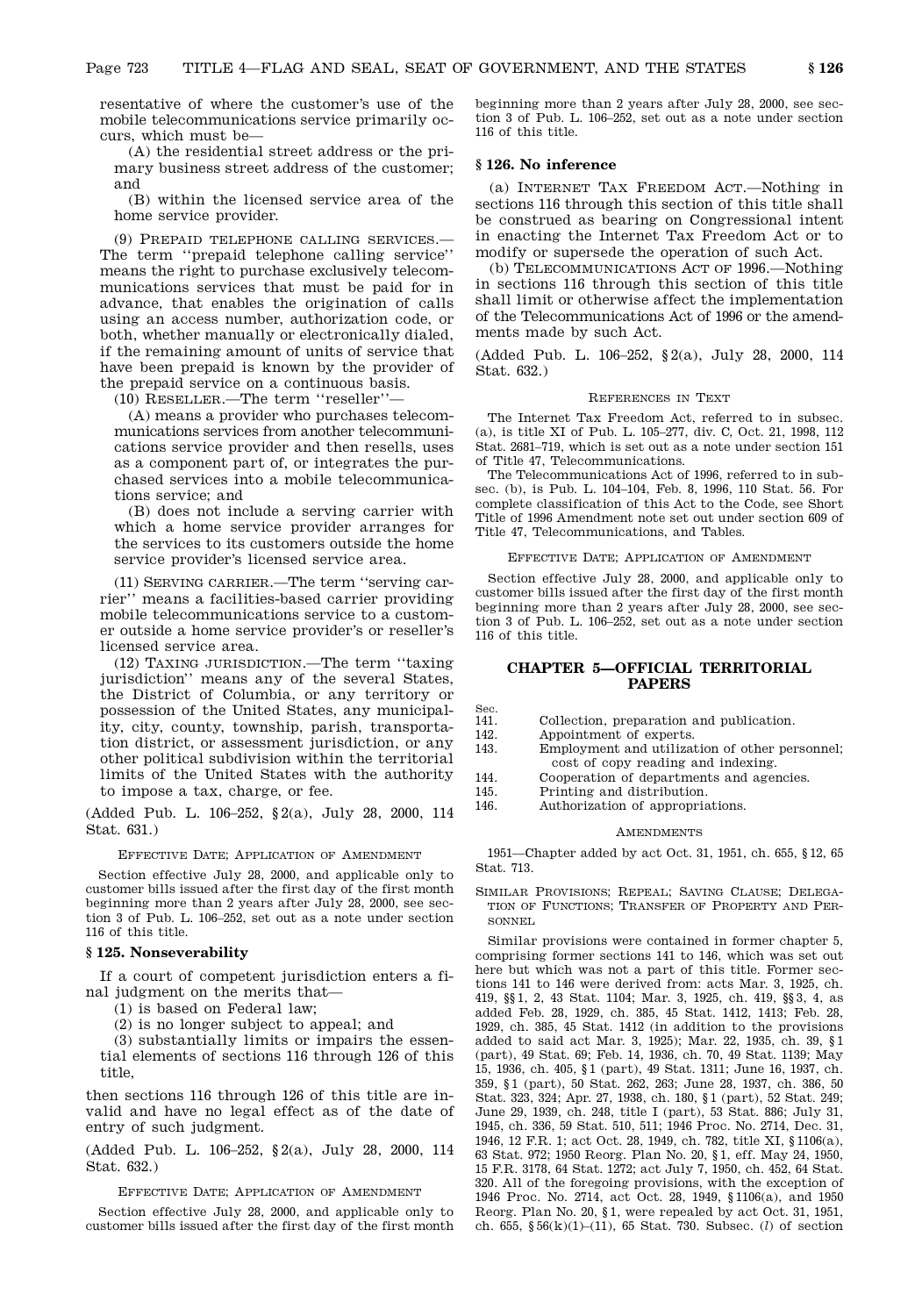56 provided that the repeal should not affect any rights or liabilities existing under the repealed statutes on the effective date of the repeal (Oct. 31, 1951). For delegation of functions under the repealed statutes, and for transfer of records, property, personnel, and funds, see sections 3 and 4 of said 1950 Reorg. Plan No. 20, set out in the Ap pendix to Title 5, Government Organization and Employ ees.

## **§ 141. Collection, preparation and publication**

The Archivist of the United States, hereinafter referred to in this chapter as the "Archivist", shall continue to completion the work of collecting, editing, copying, and suitably arranging for issuance as a Government publication, the official papers relating to the Territories from which States of the United States were formed, in the national archives, as listed in Parker's "Calendar of Pa pers in Washington" Archives Relating to the Ter ritories of the United States (to 1873)", being publication numbered 148 of the Carnegie Institution of Washington, together with such additional pa pers of like character which may be found.

(Added Oct. 31, 1951, ch. 655, § 12, 65 Stat. 713; amend ed Pub. L. 98–497, title I, § 107(f), Oct. 19, 1984, 98 Stat. 2292.)

#### **AMENDMENTS**

1984—Pub. L. 98–497 substituted "Archivist of the United States" and "Archivist" for "Administrator of General Services" and "Administrator", respectively.

#### EFFECTIVE DATE OF 1984 AMENDMENT

Amendment by Pub. L. 98–497 effective Apr. 1, 1985, see section 301 of Pub. L. 98-497, set out as a note under section 2102 of Title 44, Public Printing and Documents.

- Similar Provisions; Repeal; Saving Clause; Delega tion of Functions; Transfer of Property and Per sonnel
	- See note preceding this section.

## **§ 142. Appointment of experts**

For the purpose of carrying on the work pre scribed by section 141 of this title, the Archivist, without regard to the Classification Act of 1949 and the civil service laws and regulations there under, may engage the services, either in or out side of the District of Columbia, of not to exceed five historical experts who are especially informed on the various phases of the territorial history of the United States and are especially qualified for the editorial work necessary in arranging such territorial papers for publication.

(Added Oct. 31, 1951, ch. 655, § 12, 65 Stat. 714; amend ed Pub. L. 98–497, title I, § 107(f), Oct. 19, 1984, 98 Stat. 2292.)

#### References in Text

The Classification Act of 1949, referred to in text, is act Oct. 28, 1949, ch. 782, 63 Stat. 954, which was repealed by Pub. L. 89–554, § 8(a), Sept. 6, 1966, 80 Stat. 632, and reenacted by the first section thereof as chapter 51 and subchapter III of chapter 53 of Title 5, Government Orga nization and Employees.

#### **AMENDMENTS**

1984—Pub. L. 98–497 substituted "Archivist" for "Administrator".

## EFFECTIVE DATE OF 1984 AMENDMENT

Amendment by Pub. L. 98–497 effective Apr. 1, 1985, see section 301 of Pub. L. 98–497, set out as a note under sec tion 2102 of Title 44, Public Printing and Documents.

Similar Provisions; Repeal; Saving Clause; Delega tion of Functions; Transfer of Property and Per sonnel

See note preceding section 141 of this title.

## **§ 143. Employment and utilization of other personnel; cost of copy reading and indexing**

(a) In carrying out his functions under this chap ter, the Archivist may employ such clerical as sistants as may be necessary.

(b) The work of copy reading and index making for the publication of the papers described in sec tion 141 of this title shall be done by the regular editorial staff of the National Archives and Records Administration, and the cost of this particular phase of the work (prorated each month according to the number of hours spent and the annual salaries of the clerks employed) shall be charged against the annual appropriations made under sec tion 146 of this title.

(Added Oct. 31, 1951, ch. 655, § 12, 65 Stat. 714; amend ed Pub. L. 98–497, title I, § 107(f), Oct. 19, 1984, 98 Stat. 2292.)

#### **AMENDMENTS**

1984—Subsec. (a). Pub. L. 98–497 substituted "Archivist" for "Administrator"

Subsec. (b). Pub. L. 98–497 substituted "National Ar chives and Records Administration" for "General Services Administration".

#### Effective Date of 1984 Amendment

Amendment by Pub. L. 98–497 effective Apr. 1, 1985, see section 301 of Pub. L. 98–497, set out as a note under sec tion 2102 of Title 44, Public Printing and Documents.

Similar Provisions; Repeal; Saving Clause; Delega tion of Functions; Transfer of Property and Per sonnel

See note preceding section 141 of this title.

## **§ 144. Cooperation of departments and agencies**

The heads of the several executive departments and independent agencies and establishments shall cooperate with the Archivist in the work prescribed by section 141 of this title by permitting access to any records deemed by him to be necessary to the completion of such work.

(Added Oct. 31, 1951, ch. 655, § 12, 65 Stat. 714; amend ed Pub. L. 98–497, title I, § 107(f), Oct. 19, 1984, 98 Stat. 2292.)

#### **AMENDMENTS**

1984—Pub. L. 98–497 substituted "Archivist" for "Administrator".

## Effective Date of 1984 Amendment

Amendment by Pub. L. 98–497 effective Apr. 1, 1985, see section 301 of Pub. L. 98–497, set out as a note under sec tion 2102 of Title 44, Public Printing and Documents.

Similar Provisions; Repeal; Saving Clause; Delega tion of Functions; Transfer of Property and Per sonnel

See note preceding section 141 of this title.

## **§ 145. Printing and distribution**

(a) The Director of the Government Publishing Office shall print and bind each volume of the official papers relating to the Territories of the United States as provided for in this chapter, of which—